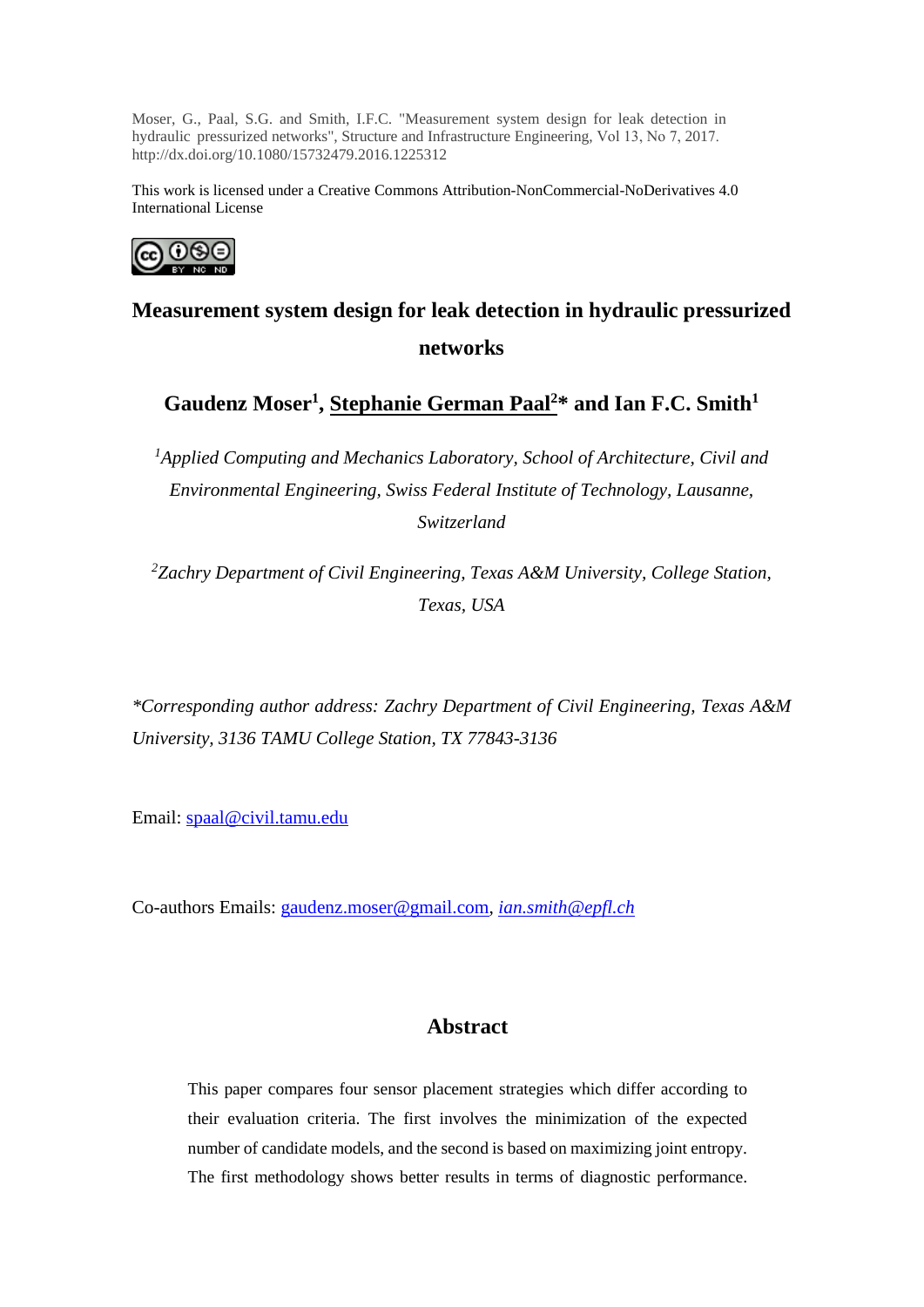However, the second is promising due to faster execution time. The third strategy is a combination of the first two. Finally, a fourth strategy involves consideration of the cost of the sensor placement at each location in addition to the evaluation criteria of the third strategy. The four strategies are evaluated in terms of performance, computational load and cost. Since there is only mild competition between the three criteria, a hierarchical multicriteria decision making approach is employed to identify the best sensor placement strategy. Two case studies are used for illustration. The results show that the sensor placement strategies are useful for identifying optimized sensor configurations for new configurations as well as for evaluating the performance of existing sensor configurations. Using a hierarchical multicriteria decision-making technique, the fourth sensor placement strategy satisfies all criteria well, making it the best strategy.

**Keywords**: measurement system design; sensor placement; hydraulic network; joint entropy; sensor placement cost.

# **Introduction**

Water scarcity is a challenge that is faced by approximately one fifth of the world population (Watkins, 2006). In addition, one third of reporting countries lose more than 40% of clean water pumped through distribution systems due to leaks. While the need for leak detection services has been recognized by most global water utilities as part of the solution to this challenging problem, only 40% of utilities have these services (Sensus, 2012). Currently, most utilities react to leakage on an ad-hoc basis, responding to obvious leaks and bursts and repairing infrastructure as required. There is a need for more rational and systematic strategies to manage this infrastructure, and the focus of water supply management is slowly shifting towards rehabilitation of the existing networks and away from new construction (Tscheikner-Gratl et al. 2016). Advanced sensor-based diagnostic methodologies have the potential to provide useful management support. In this direction, cost-effective sensor selection and placement are two of the most essential tasks.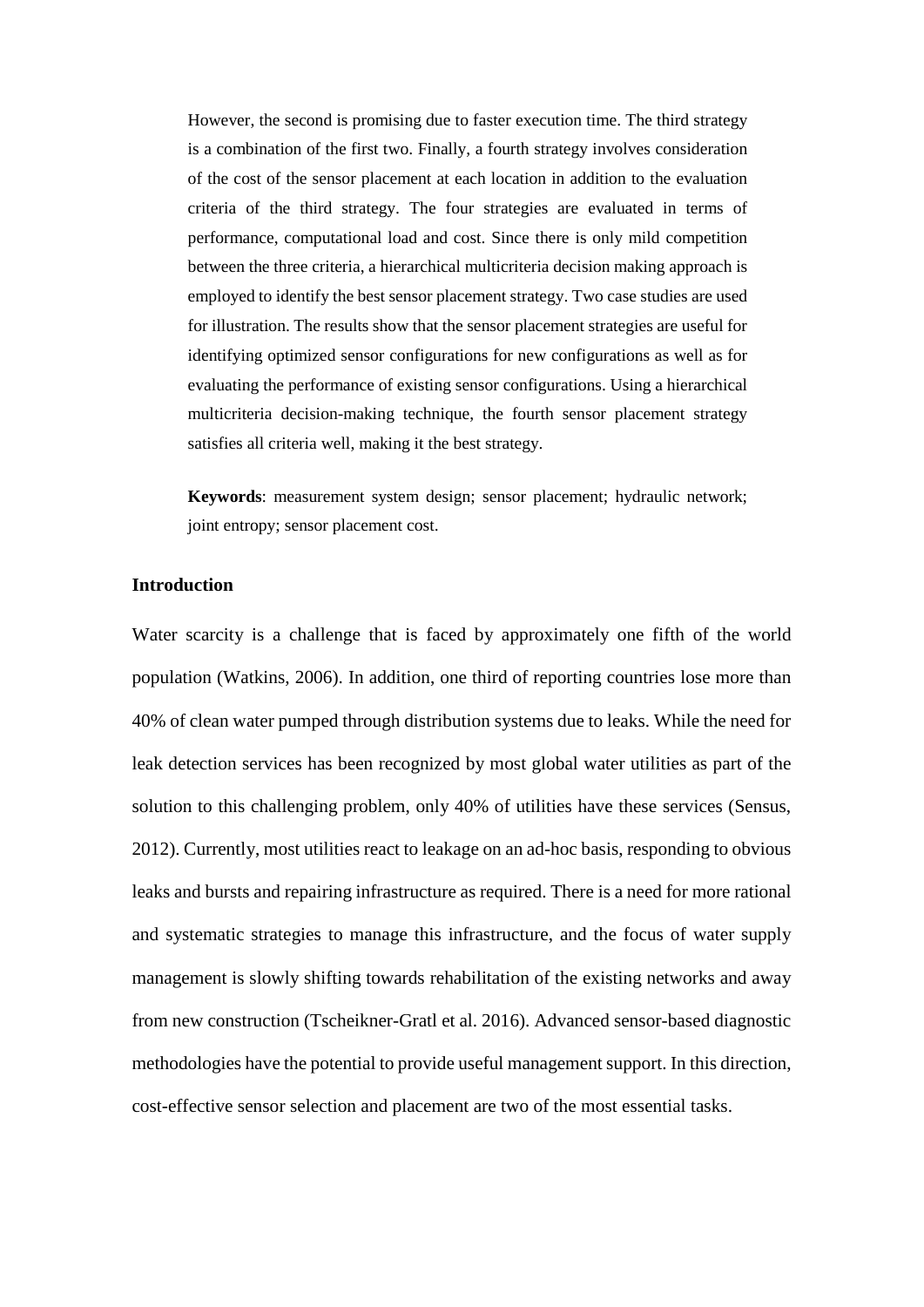Measurement system design is the task of selecting good configurations of sensors with respect to their type, number and location. Prodon et al. (2010) studied the optimized placement of hydrophones. Vítkovský et al. (2003) presented an approach to determine the optimal measurement site for inverse transient analyses in pipe networks. Farley et al. (2010) developed a pressure sensor method for leak detection. Their methodology determined the sensitivity to leaks of all the possible locations and found the most sensitive locations. Developing a monitoring system for hydraulic and water quality parameters, Preis et al. (2009) combined two types of sensors to decrease cost of installation and maintenance. How the data is interpreted has already been established as an important factor for measurement system design (Laory et al., 2012; Chang et al., 2008). All of these methods involve evaluation of the performance of measurement systems using criteria that do not explicitly include how the data is interpreted for diagnosis. With the objective that measurement system design should take into account interpretation goals, Goulet and Smith (2012) proposed a methodology for sensor placement using model-falsification. While this methodology had the additional advantage to include modeling and measurement uncertainties, it did not include criteria such as cost.

In water supply networks, the cost of placing sensors may vary significantly from one position to another. For example, a flow sensor placed near an accessible part of the network may be significantly cheaper to install than a sensor placed under a main road. Since instrumentation costs for sensors are often reported as very expensive (Dorvash et al., 2014), this should be considered during the measurement system design stage. There are currently, no studies that include the effects of spatial distributions of costs for sensor placement in water supply networks.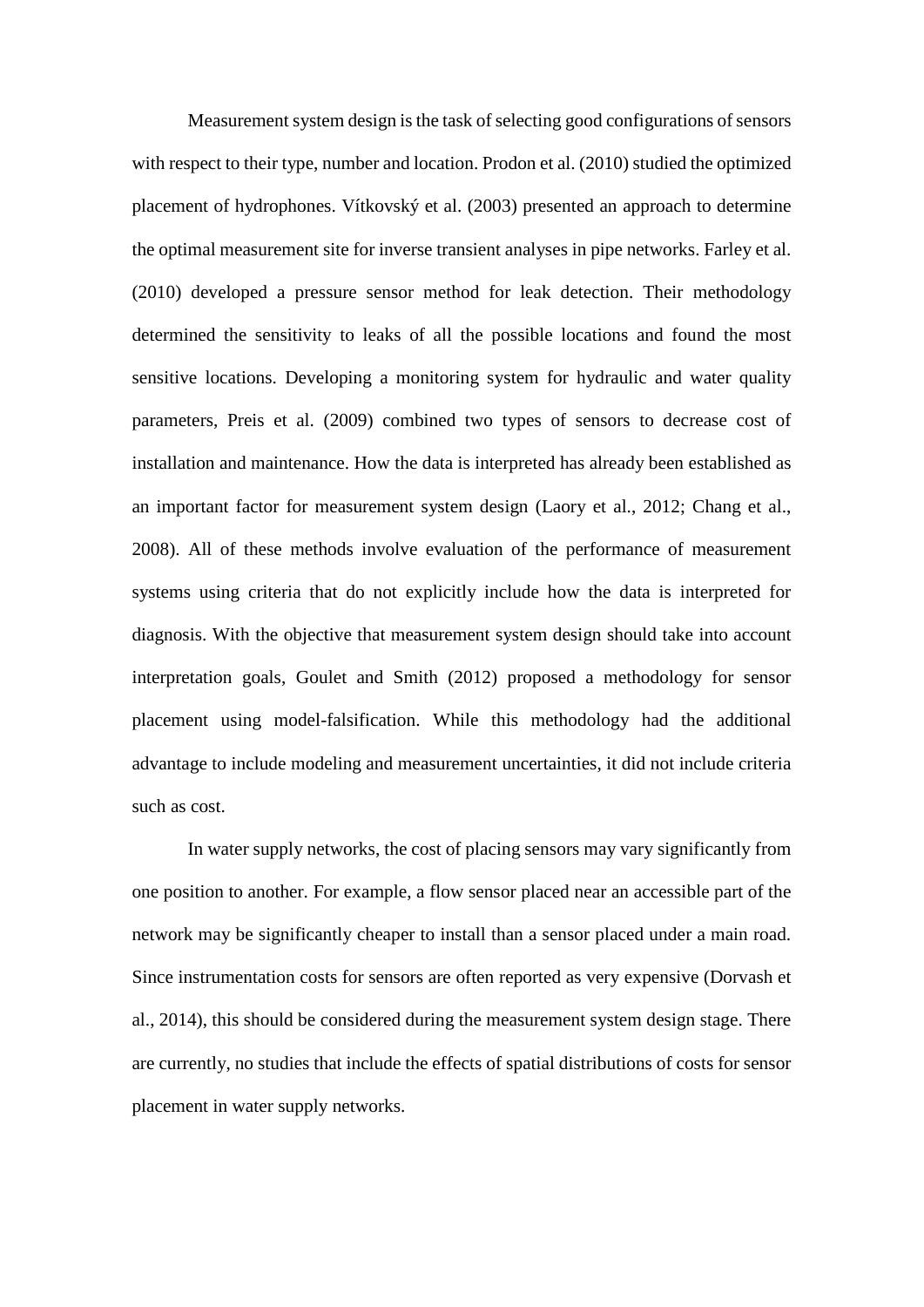The concept of entropy in information theory was first proposed by Shannon and Weaver (1949). Entropy is defined as a measure of information, choice and uncertainty, and several researchers have found that it is a good metric for use in sensor placement, using a greedy algorithm to add sensors where entropy is maximal (disorder is highest) (Cressie, 1992). Furthermore, several studies have been proposed for sensor placement methodologies employing entropy in combination with the model falsification framework (Raphael and Jadhav, 2015; Papadopolou et al., 2014; Robert-Nicoud et al., 2005; Kripakaran and Smith, 2009). However, no one has combined entropy with expected identifiability and these studies also do not include the impact of costs.

For many sequential sensor-placement methodologies, entropy is computed for each potential sensor location individually. Updating calculations once sensor positions have been assigned is usually not performed. This process can lead to selection of sensors with similar information. However, Robert-Nicoud et al. (2005) developed a methodology that updated calculations with each placement. Guestrin et al. (2005) proposed a new criterion based on mutual information to efficiently account for shared information. They developed a sensor placement methodology for Gaussian processes that maximizes the joint entropy. Papadopoulou et al. (2014) also proposed a sensor placement methodology using joint entropy. This technique was developed to support a methodology based on error-domain model falsification for wind behavior prediction around buildings. Further, they extended this work to take into account contributions in performance metrics and multi-criteria decision making (Papadopoulou et al., 2016). These strategies do not take into account interpretation goals such as strategies based on expected identifiability and the cost of the sensor placement. Leskovec et al. (2007) created a sensor placement algorithm which considers a cost-to-benefit ratio but not the interpretation goals of the sensor placement. They introduced a modification of the greedy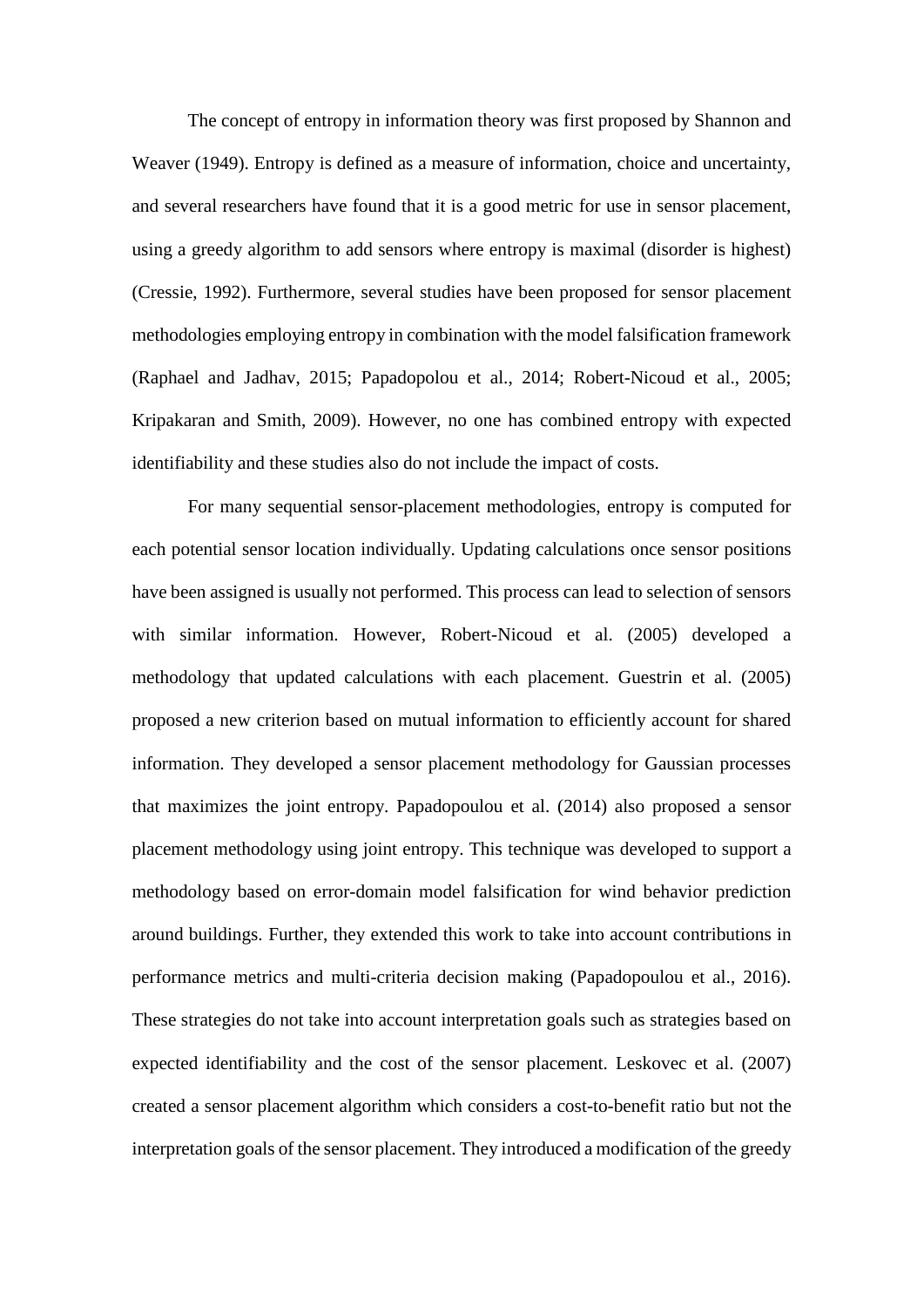algorithm which maximizes the benefit-to-cost ratio of sensor placements to detect contaminants in water distribution networks. The configuration that was identified was sub-optimal, providing lower performance than configurations identified when considering a unit cost for all the nodes. A methodology which accounts for performance and cost in parallel needs to be developed.

When taking into account several criteria (cost, performance, etc.), a mutlicriteria decision making (MCDM) process is necessary. In the Pareto-Edgeworth-Grierson (PEG) MCDM (Grierson, 2008), a trade-off analysis technique detects compromised solutions with mutually satisfied (Pareto-optimal) competing criteria. The preference ranking organization method for enrichment evaluation (PROMETHEE) (Brans, 1982; Brans et al., 1986; Brans and Mareschal, 2005; Behzadian et al., 2010) ranks each Pareto optimal solution by way of a preference index. These techniques are most useful when criteria have similar importance and when the competition between criteria is high. An exception is the work by Adam and Smith (2007) who created a selection strategy which hierarchically reduces the Pareto set until one solution remains that satisfies all criteria well.

There is a need to provide a cost efficient, fast and high-performing strategy to evaluate and respond to damage in water-supply networks. An optimal sensorconfiguration strategy which satisfies these criteria in parallel is needed. This paper presents four sensor placement strategies developed to be used with error-domain model falsification for leak detection in water supply networks. All four strategies take into account specific interpretation goals. They differ according to their evaluation criteria (EC) (the optimization objective): EC1 – expected identifiability (a data interpretation metric specific to the model falsification approach used in this work); EC2 – joint entropy; EC3 – a combination of EC1 and EC2; EC4 – a combination of EC3 and non-constant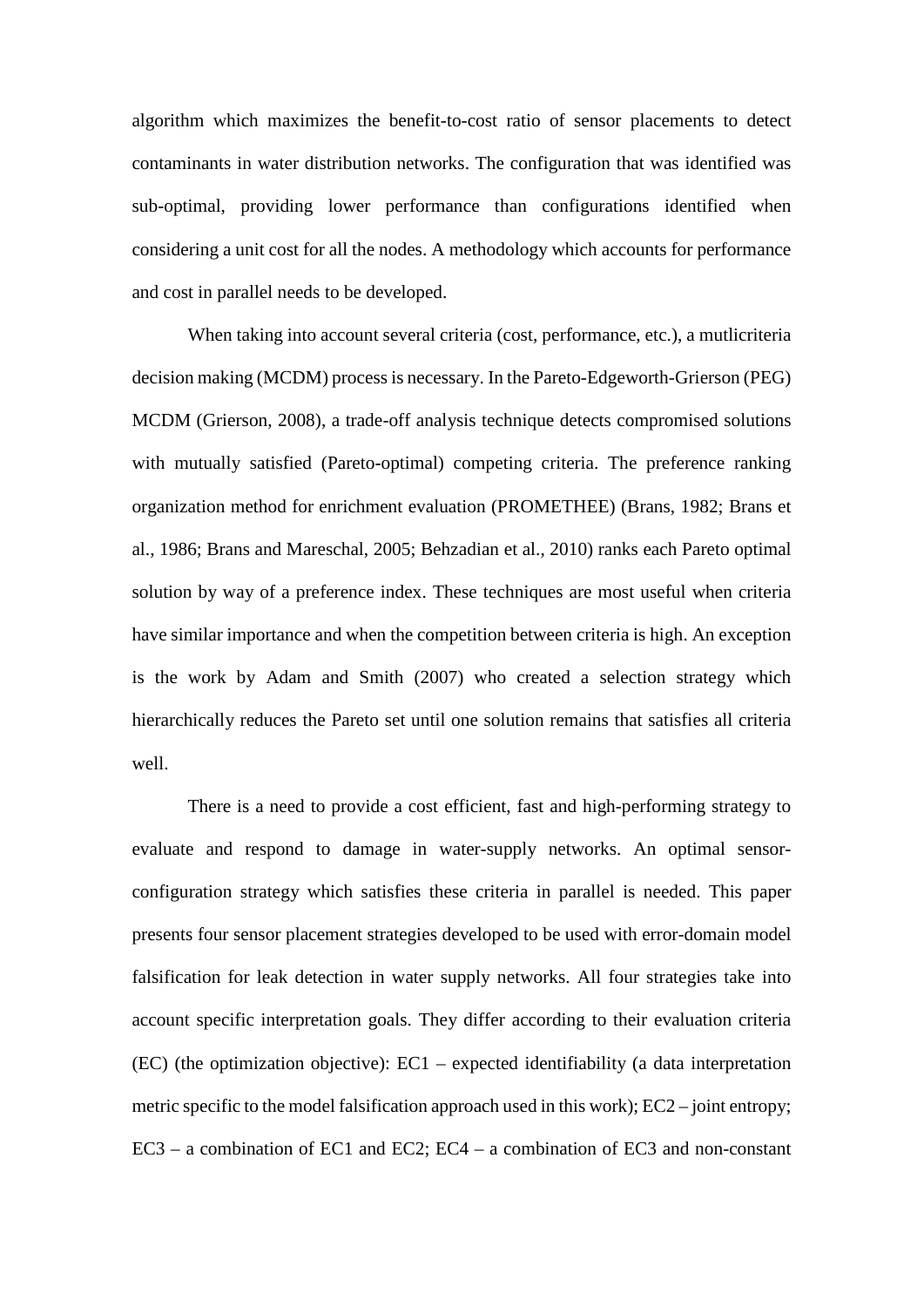nodal costs. All four strategies employ a forward greedy algorithm. As the literature has shown, each of these strategies alone has disadvantages; a comparison of the strategies against one another is thus of interest. Comparisons are carried out according to performance, cost and computational load in order to identify the best strategy when accounting for these significant criteria.

The next section outlines the methodologies of these strategies. This is followed by a results section where the four strategies are employed to identify an optimized sensor placement on a real network from the City of Lausanne. Also, the performance on a hypothetical configuration on the same network is evaluated. Finally, the last section discusses limitations and plans for future work.

#### **Methodology**

The initial step is to find the best location for a single sensor. Every potential location is tested, and the best one is chosen according to the objective function. In the first strategy, the expected identifiability (EC1) is used to calculate the objective function. In the second, entropy and joint entropy (EC2) are used. In the third strategy these two criteria are used in conjunction (EC3), and in the fourth, the cost, entropy and expected identifiability (EC4) are all used to calculate the function. Once the location for one sensor has been chosen, all remaining potential locations are searched in order to find the second sensor location, and again until an optimized configuration is determined for the desired number of sensors. This algorithm is called "greedy" because previously assigned sensor locations are not changed at each iteration.

The greedy algorithm can also be performed backwards. Instead of beginning with one sensor and adding the best one at each step, the process begins with all the sensors, and at each step, the worst is eliminated. In the case of the water distribution network, a forward algorithm is more applicable. In general, the number of sensors used is low in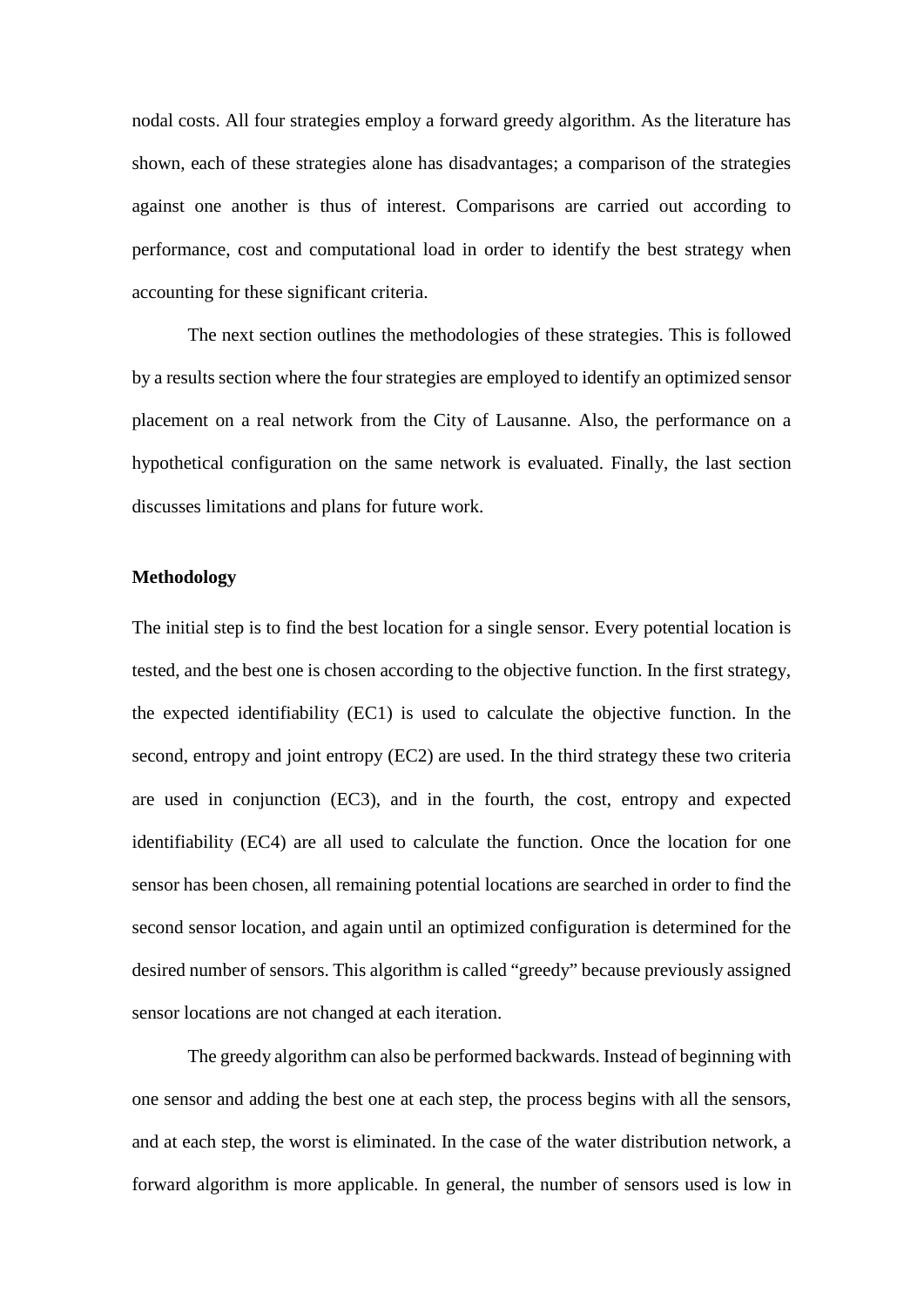comparison with the number of possible locations. If the sensor placement is carried out for 20 sensors in a network of 100 pipes, then the forward process will require 20 steps and the backward 80 steps. Also, a comparison of the two approaches revealed that the forward algorithm provided better results (Papadopoulou et al., 2014).

#### *Sensor placement using expected identifiability (EC1)*

In this methodology, the performance of the identification is used to evaluate the sensor configurations at each step of the greedy algorithm. The criterion to evaluate the performance of a sensor configuration is the expected identifiability.

#### *Expected identifiability*

Goulet and Smith (2012) first developed the expected identifiability metric for a sensor placement methodology based on error-domain model falsification, a model-based datainterpretation methodology. This metric helps estimate the number of candidate models that is obtainable using measurements, and it is computed by creating simulated measurements. A model instance in the initial model set is randomly selected and the uncertainties (modelling and measurement) are added to predictions using Monte Carlo sampling to produce simulated measurements as defined in Equation (1), and ten thousand simulated measurements were generated:

$$
\mathbf{y}_s = \mathbf{g}(s_i) + (\mathbf{u}_{model} + \mathbf{u}_{meas})
$$
 (1)

where  $y_s$  = simulated measurement;  $g(s_i)$  = random model instance;  $\mathbf{u}_{\text{model}}$  = modelling uncertainty; and  $\mathbf{u}_{meas}$  = measurement uncertainty.

A candidate model (CM) is defined as any model instance which can explain measurement values at all measurement locations. A cumulative distribution function (CDF) representing the probabilities associated with obtaining a specific number of CMs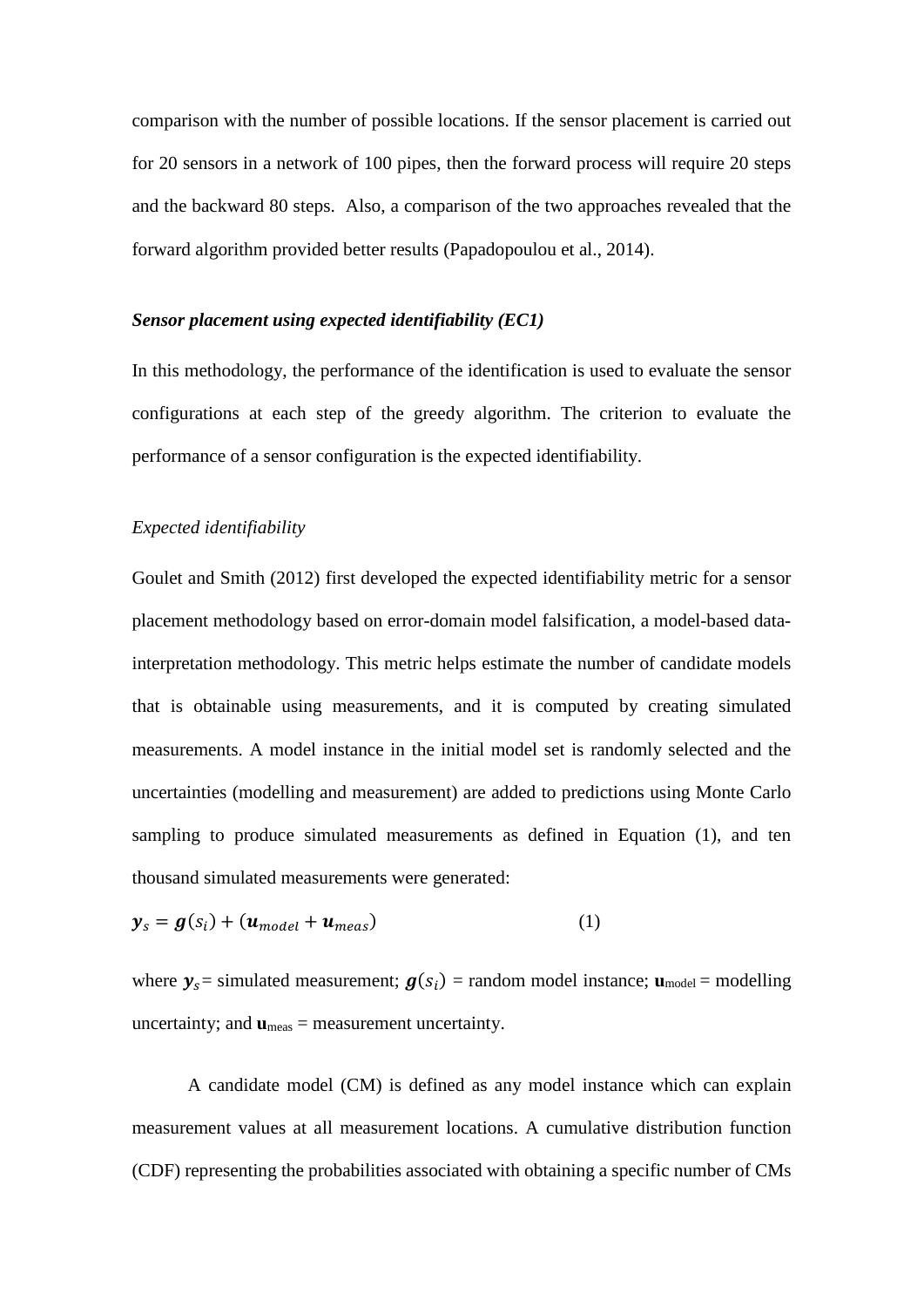is constructed. This CDF is the expected identifiability. A more in depth explanation can be found in Moser et al. (2015).

# *EC1 strategy*

This strategy employs the forward greedy algorithm, beginning with one sensor. The expected identifiability is computed for each potential sensor location. The location with the best performance (the smallest number of expected candidate models for a probability of 95%) is selected as the first sensor location. The next step is to find the second sensor location. All remaining sensor locations are tested in combination with the first sensor. The methodology searches for the sensor that gives the best results (smallest number of expected candidate models) when it is associated with the first one and the expected identifiability is calculated. This process is repeated at each step of the methodology. The sensor that is added is tested with the sensor configurations obtained in the previous step.

#### *Sensor placement using joint entropy (EC2)*

In this strategy the criterion for evaluating the sensor configuration is the joint entropy. The first sensor in the selection process is chosen as the location with maximum entropy in comparison to all other possible locations. Entropy can be used to test the quality of a sensor location by evaluating the disorder in the predictions at that point. A high disorder conveys a high quantity of information.

In order to compute the entropy at a given sensor location, a histogram representing the variation of the predictions is constructed. Then, the entropy for this sensor location is defined as:

$$
H = -\sum_{k=1}^{N} p(y_k) \log(p(y_k)) \tag{2}
$$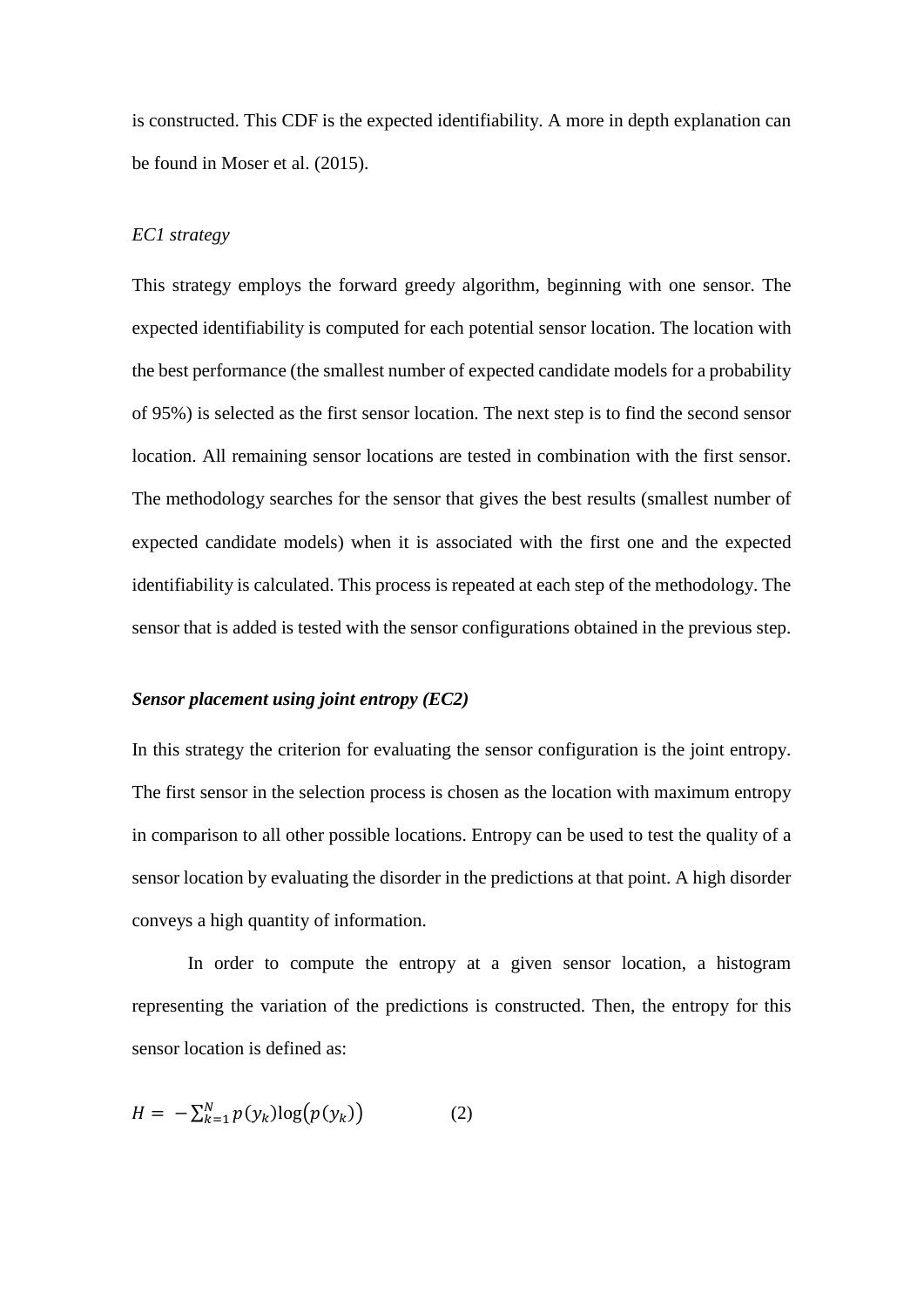where H = entropy;  $p(y_k) = a$  probability associated with the k<sup>th</sup> interval of the histogram; and k = histogram interval. The threshold bounds computed by combining modeling and measurement uncertainties are used to compute the width of the intervals. For all predictions that are in the same interval, there is a range of measurement values that will not lead to falsification of the model instances that generated the predictions.

The first sensor location in the greedy algorithm is chosen as the location with the maximum entropy. The sensor with the highest entropy is the sensor that is able to differentiate between the predictions to the greatest extent. After this, the sensor configurations selected at each sequential step of the greedy algorithm are the configurations with the highest joint entropy value, where the joint entropy is calculated for the first sensor and every sensor after that according to:

$$
H(y)_{i,j} = -\sum_{k=1}^{N_K} \sum_{l=1}^{N_L} p((y_k)_{i}, (y_l)_j) \log_2 \left( p((y_k)_{i}, (y_l)_j) \right)
$$
  

$$
= H(y)_{i} + H(y)_{j} - I(y)_{i,j}
$$
 (3)

where  $H(y)_{i,j}$  = the joint entropy between locations i and j; ; k, l = every potential sensor location;  $p((y_k)_i,(y_l)_i)$  = the joint probability of location k and l;  $H(y)_i$  = entropy at location i;  $H(y)_i$  = entropy at location j; and  $I(y)_{i,j}$  = the mutual information of i and j.

Joint entropy is the measure of the entropy associated with multiple variables. It measures the information that two or more sensors gather together. For sensor placement, the strategy is to find sensors that have the lowest amounts of mutual information. This methodology is similar to that developed by Papadopoulou et al. (2014); however, it is adapted for the uses described in this paper rather than evaluating performance of sensor configurations in wind studies.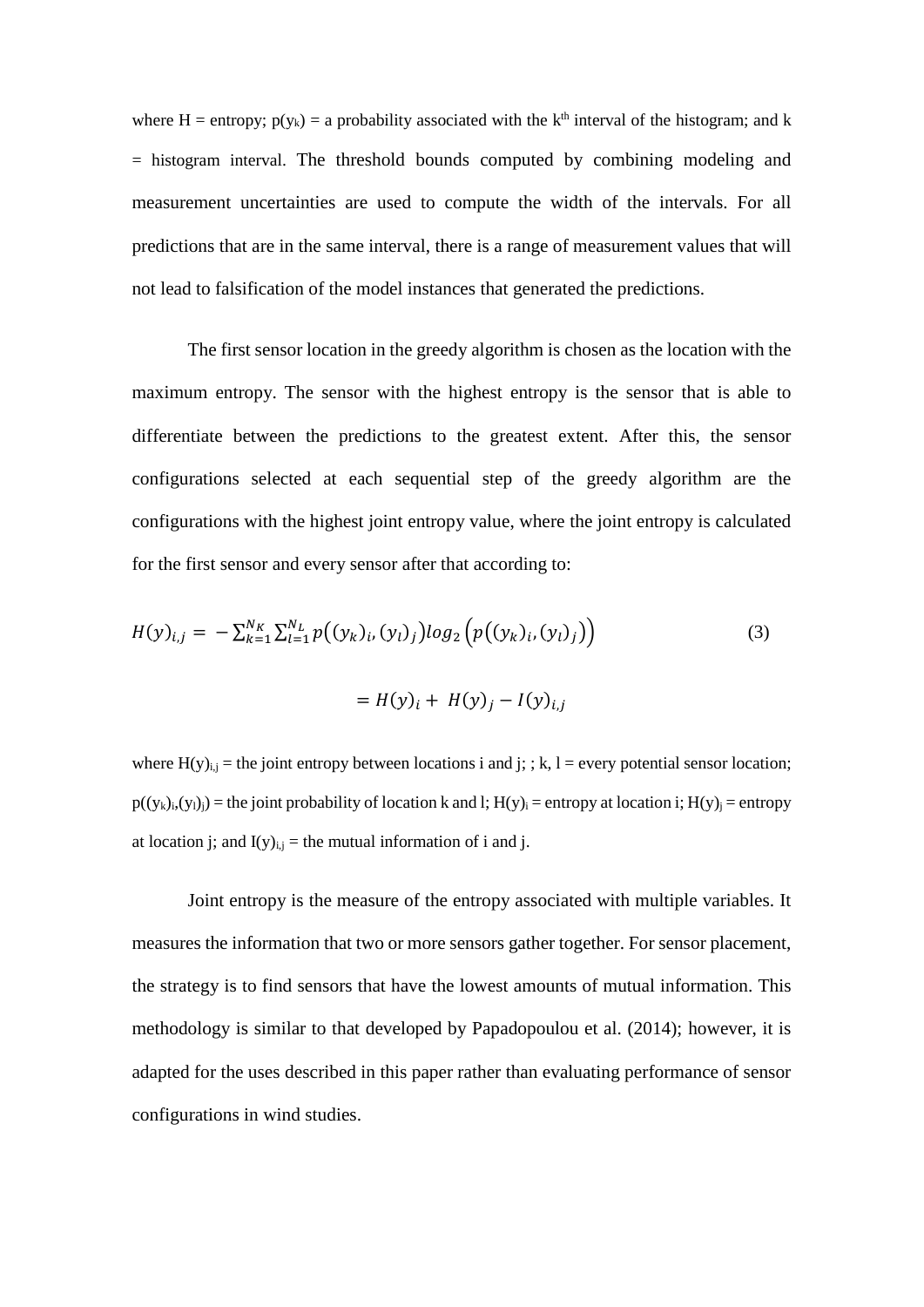#### *Combined sensor placement strategies*

In addition to the strategies which employ a single evaluation criteria, two other sensor placement strategies were considered in this paper: one which combines the first two evaluation criteria, and a second which also includes the cost of the various potential sensor locations. In Figure 1, a flowchart for the sensor placement methodology using combined evaluation criteria is displayed. This methodology is hierarchical. In this flowchart, N represents the total number of potential sensor locations or the number of nodes in the network, n is equivalent to the number of sensors that will be placed, k is the number of solutions the solution space is reduced to at the beginning of each iteration, and i is the iteration in the loop. For each iteration, the solution space is reduced to a predetermined number (in this case, 10), by identifying the 10 locations with highest joint entropy (first evaluation criteria). Then, those ten locations are evaluated using the second evaluation criteria: expected identifiability, in order to find the single best location. This process is repeated for all potential locations or for the number of desired sensors in the network.

#### *Sensor placement using joint entropy and expected identifiability (EC3)*

The goal in this strategy is to select sensor configurations using the joint entropy criteria (EC2), and then find the single best location from this smaller subset of locations using the methodology based on expected identifiability (EC1). At each step of the algorithm, the joint entropy criteria is used to reduce the initial number of possible sensor configurations, and then the methodology based on expected identifiability is applied on the smaller subset. For example, for one sensor, the first step is to find the ten sensor locations that are optimal regarding entropy (ten locations with maximum entropy (Eq. 2), and then the selection of the best location is found using the criteria of expected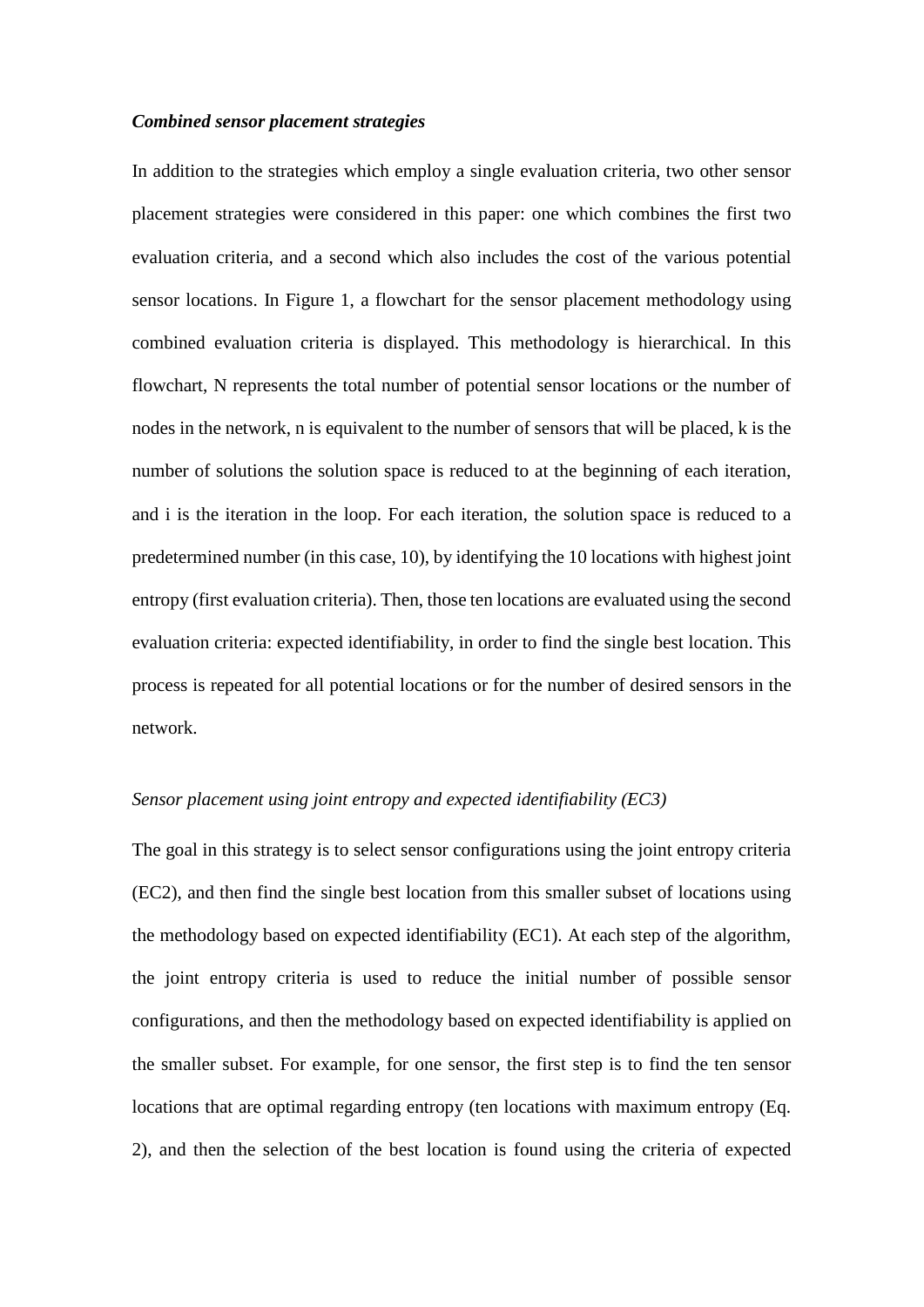identifiability. For the following sensor locations, this process is repeated where the ten optimal locations in the subsets are found using joint entropy (Equation (3)).

# *Sensor placement using joint entropy, cost and expected identifiability (EC4)*

An important aspect that engineers consider when selecting optimal sensor configurations is the cost of installing sensors. When every node has equal cost (i.e., unit cost), a commonly used heuristic is the basic greedy algorithm (Leskovec et al., 2007) which has been used in the first three strategies:

$$
s_k = \underset{s \in v \setminus A_{k-1}}{\text{argmax}} R(A_{k-1} \cup \{s\}) - R(A_{k-1}) \quad (4)
$$

where  $s_k$  = the location which maximizes the marginal gain;  $R$  = the reward (or benefit) placement, A for all locations, s.

When the costs of the nodes are non-constant Equation (4) must be modified in order to take cost into account. As mentioned in the Introduction, Leskovec et al. (2007) introduced a modification of the algorithm which maximizes the benefit-to-cost ratio in the following manner:

$$
s_k = \underset{s \in v \setminus A_{k-1}}{\text{argmax}} \frac{R(A_{k-1} \cup \{s\}) - R(A_{k-1})}{c(s)} \tag{5}
$$

where  $c(s)$  = the cost function; and  $s_k$  = the location which maximizes the marginal gain. The configuration that will be identified using Equation (5) may be sub-optimal, providing lower performance than configurations identified when considering a unit cost for all the nodes.

The fourth strategy includes a cost function according to Equation (5). The smaller subset of locations is found using a modified greedy algorithm which accounts for the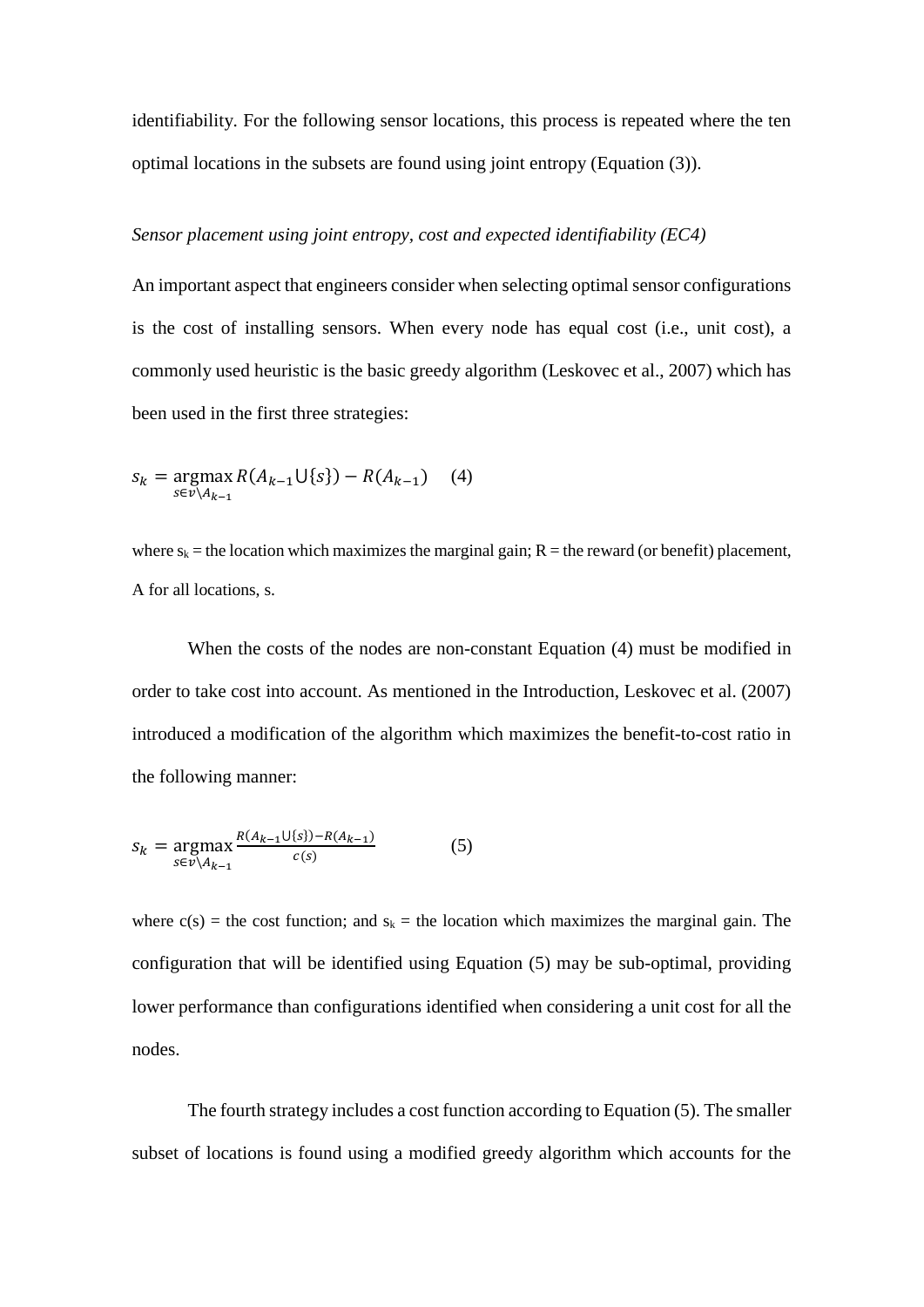benefit-to-cost ratio for each location. In this way, the performance (entropy) and cost are considered equally. After this step, the sensor placement methodology is the same as that for EC3 (as shown in Figure 1).

# **Results**

In order to assess the four sensor placement strategies, two studies have been carried out on real water networks. The first study investigates performance of the sensor placement strategies on a new network while the second investigates the performance of an existing sensor configuration. In both cases, simulated measurements are generated through a numerical model of the network. As described in Equation (1), simulated measurements are obtained by randomly taking a model instance in the initial model set and adding the combined uncertainties (measurement and modeling) to the predictions. Before the two case studies are discussed, the sources of uncertainty present in these networks and studies are introduced.

#### *Sources of uncertainty in water distribution networks*

Although the principal sources of uncertainty in networks that are reported in the literature are pipe roughness and nodal water demand, all the parameters of the model are considered uncertainty sources. These parameters and uncertainty sources are discussed in this section and presented in Table 1. Many have been named previously by Hutton et al. (2004). Pipe characteristics, such as the effective diameter and roughness coefficient are sources of uncertainty. With time, the diameter reduces because of encrusted material due to precipitation of calcium carbonate and oxidation in the case of iron pipes (Hutton et al. 2004). For the same reason, pipe roughness increases with time (Kang et al. 2009).

Water distribution networks are demand-driven systems. The temporal demand at the nodes is often due to random water use; therefore, these two parameters contribute to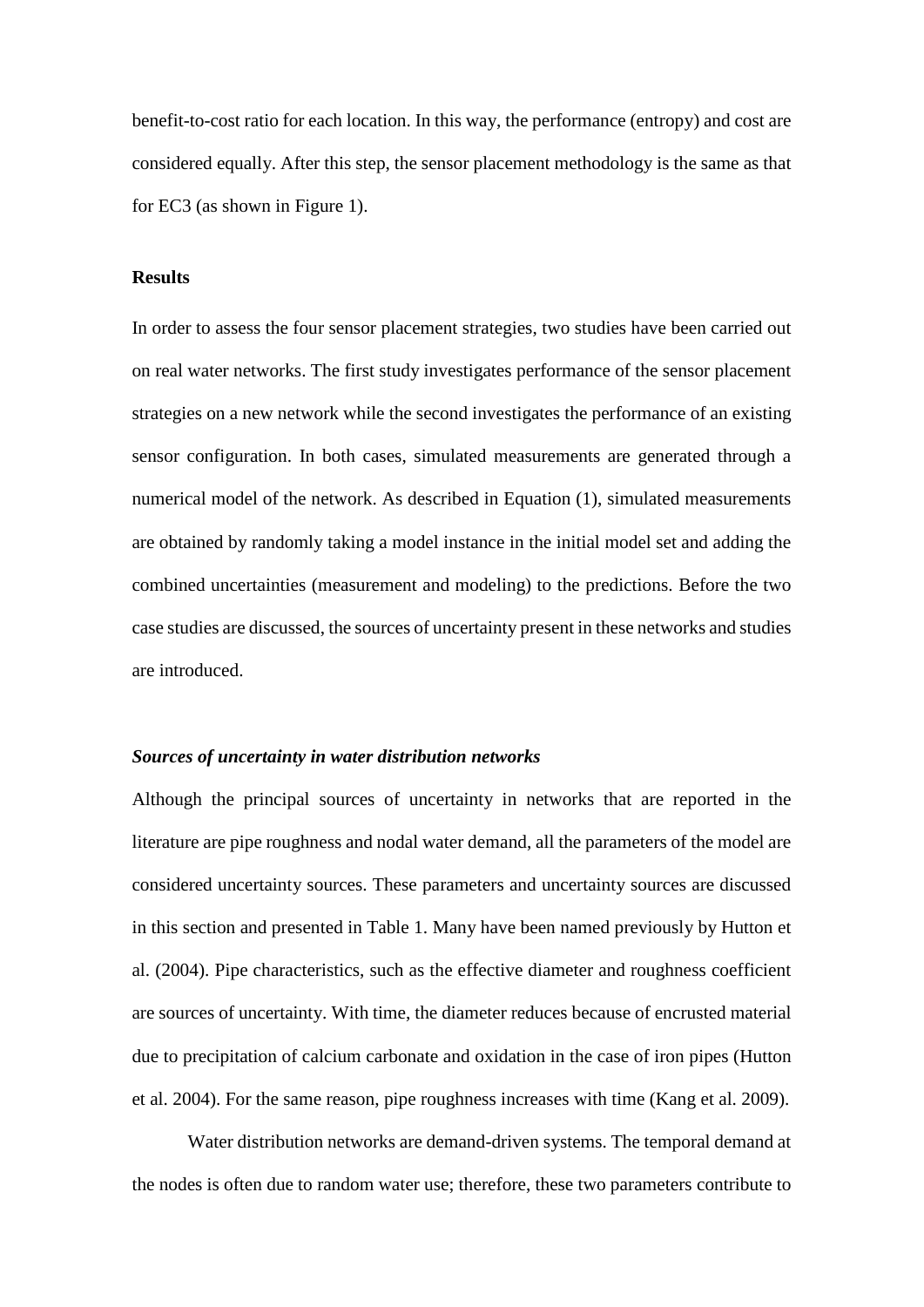the overall uncertainty associated with the system. Pumps, valves and tanks are additional sources of uncertainty. A pump is simulated using a pump curve which describes its performance and is usually given by the pump manufacturer. However, in practice the efficiency often differs from the specifications. Tanks are characterized by minimum and maximum capacity. All these parameters can be considered addition sources of uncertainty (Rossman 2000). The minor loss coefficients used to compute the head loss due to turbulence at bends and fittings can also be considered. In addition to parametric uncertainties, measurement and modelling uncertainties are also taken into account. Measurement uncertainty is due to the inaccuracy of sensors, and modelling uncertainty is due to assumptions, omissions and simplifications associated with the formulation of the model.

# *Configuration of a new network*

For this study, the sensor placement strategies are carried out on a simplified version of the water supply network from the City of Lausanne (Figure 2). The network is reduced by removing all extension pipes and most of the pipes in series (Moser et al., 2015). The resulting network is made up of 123 pipes and 94 nodes. The pump, reservoir and tank locations are marked on the figure. On this network, all four evaluation criteria are assessed in terms of computational time and performance. The locations of 30 sensors are identified using each strategy.

# *Comparison of EC1 and EC2*

In terms of computational time, the joint entropy strategy is advantageous. The joint entropy methodology requires only 13 minutes and eight seconds to find the location of the 30 sensors while the methodology based on the number of expected candidate models requires six hours and 48 minutes. Therefore, the joint entropy strategy (EC2) takes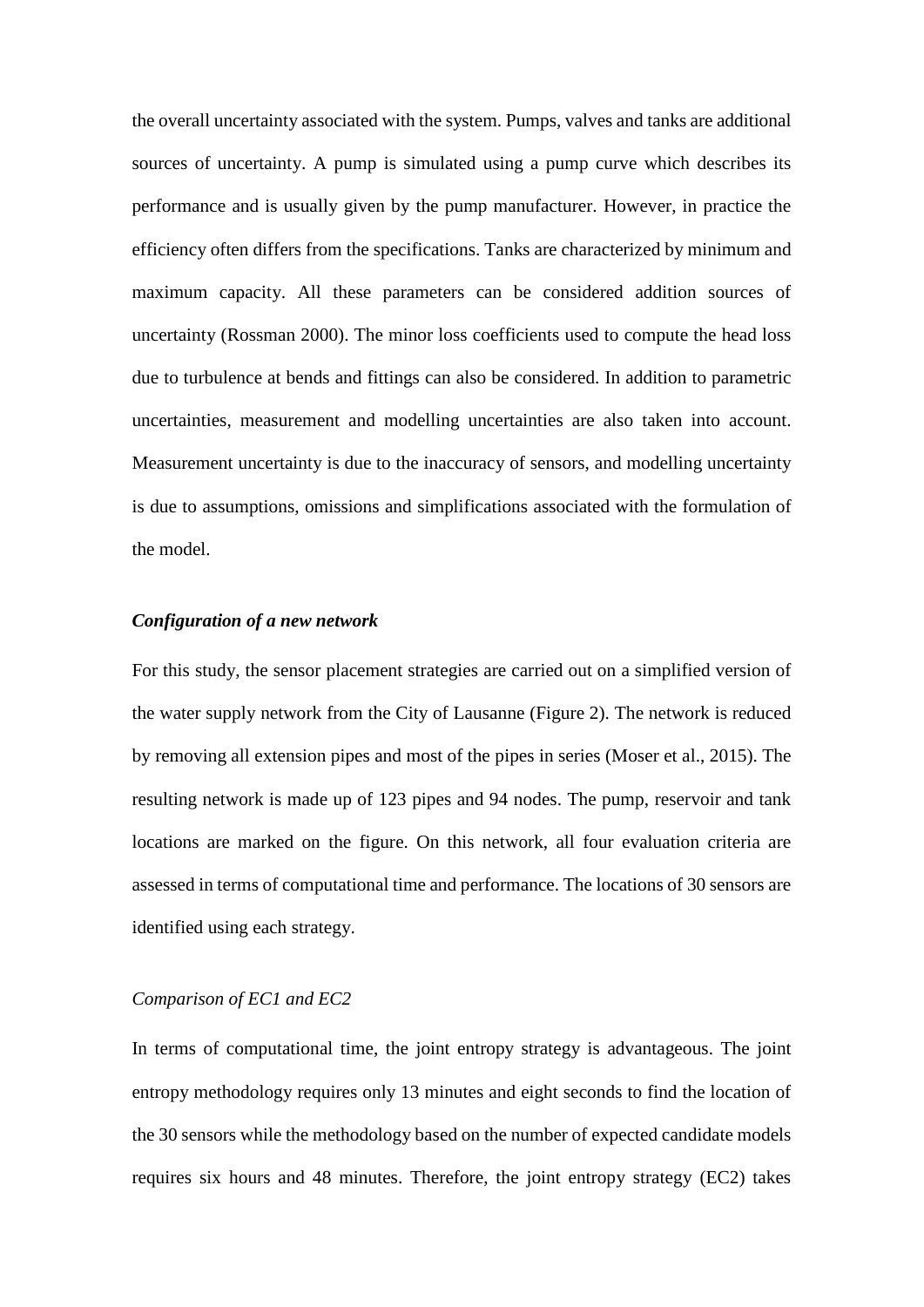approximately 2% of the time that the expected identifiability strategy (EC1) takes when carried out on the same computer.

Figure 3 shows the results of the sensor placement in terms of performance. These two curves give the number of candidate models that are expected for a probability of 95% for each of the two strategies. The number of measurements is plotted on the horizontal axis (ranging from one to 30), and the expected number of candidate models is plotted on the vertical axis. The grey curve is for the methodology which uses joint entropy as the optimization parameter, and the black curve is for the methodology based on optimization of the expected number of candidate models. In terms of performance, the results are better for the methodology based on optimization of the expected number of candidate models (black curve). The sensor methodology using the expected identifiability leads to better sensor configurations, outperforming that using joint entropy.

# *Sensor placement using joint entropy and expected identifiability (EC3)*

The third strategy was carried out on the same network (Figure 2) with  $k = 10$  (for the subset reduction step). The results presented in Section 3.1.1 show that each of the first two strategies have advantages. The greedy algorithm associated with expected identifiability leads to higher performing sensor configurations, and the greedy algorithm associated with joint entropy is faster. Therefore, the methodology that combines these two evaluation criteria benefit from each of these advantages.

Figure 4 depicts the results of the combined sensor placement strategy in terms of performance. These two curves give the number of candidate models that are expected for a probability of 95% for the first methodology based on optimization of the expected number of candidate models (in black) and the combined methodology (in grey). The number of measurements is plotted on the horizontal axis (ranging from one to 30), and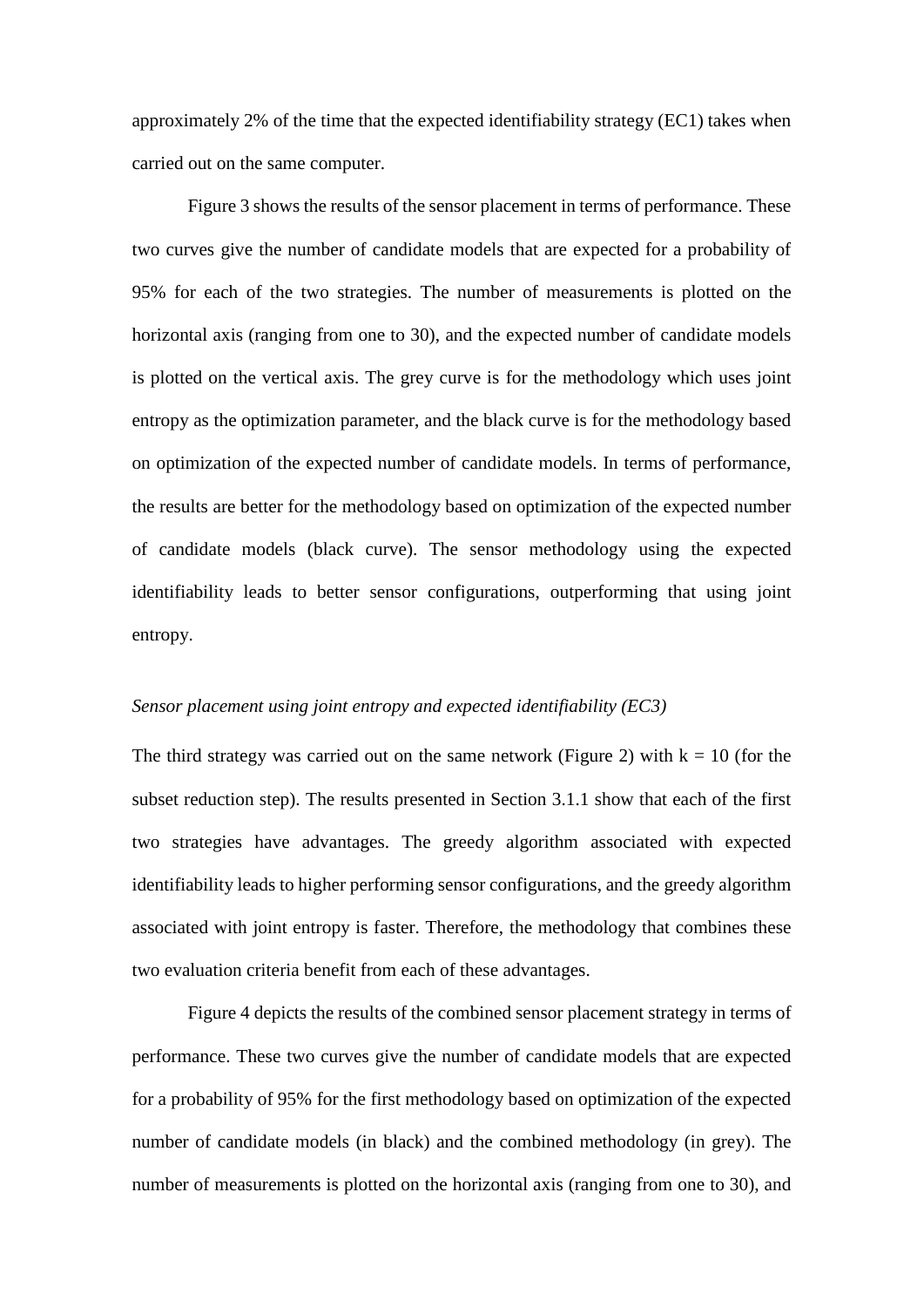the expected number of candidate models is plotted on the vertical axis. The two strategies found the same location for the first sensor. The results in terms of performance are similar except between sensor numbers nine through 13. This area where the two strategies differ most is due to the size of the reduced solution space  $(k = 10)$ . There is no practical difference between the two curves when considering only performance. The advantage of the combined methodology is the decrease in computational time.

In Figure 5, the two 3D bar plots show the performance of the sensor placement obtained with the combined methodology for leak intensities varying from 20 to 500 l/min and a probability of 95% (left) and 75% (right). As in the previous studies, the number of sensors is varied from one to 30. These figures show that for a given number of sensors, when the leak intensity is higher than 200 l/min, the performance remains constant. In Figure 6, the graphs in Figure 5 have been magnified in order to illustrate more precisely the evolution of the performance for a small leak (from 10 to 200 l/min). These graphs provide useful decision-support for network managers when choosing the number of sensors to place throughout a network.

# *Sensor placement using joint entropy, cost and expected identifiability (EC4)*

The fourth strategy was carried out on the same network (Figure 2) with  $k = 10$  (for the subset reduction step). The cost function (Equation (5)) was defined by assigning a random cost value from  $1-100$  (minimum value  $= 1$ , maximum value  $= 100$ ) across all the pipes in the reduced network. The cost function was randomly generated in this way a total of ten times and the average of the ten runs was used for the comparisons. Figure 7 illustrates the results of the two combined sensor placement strategies in terms of performance. These two curves give the number of candidate models that are expected for a probability of 95% for the third methodology based on optimization of the expected number of candidate models and joint entropy (in black) and the average of the ten runs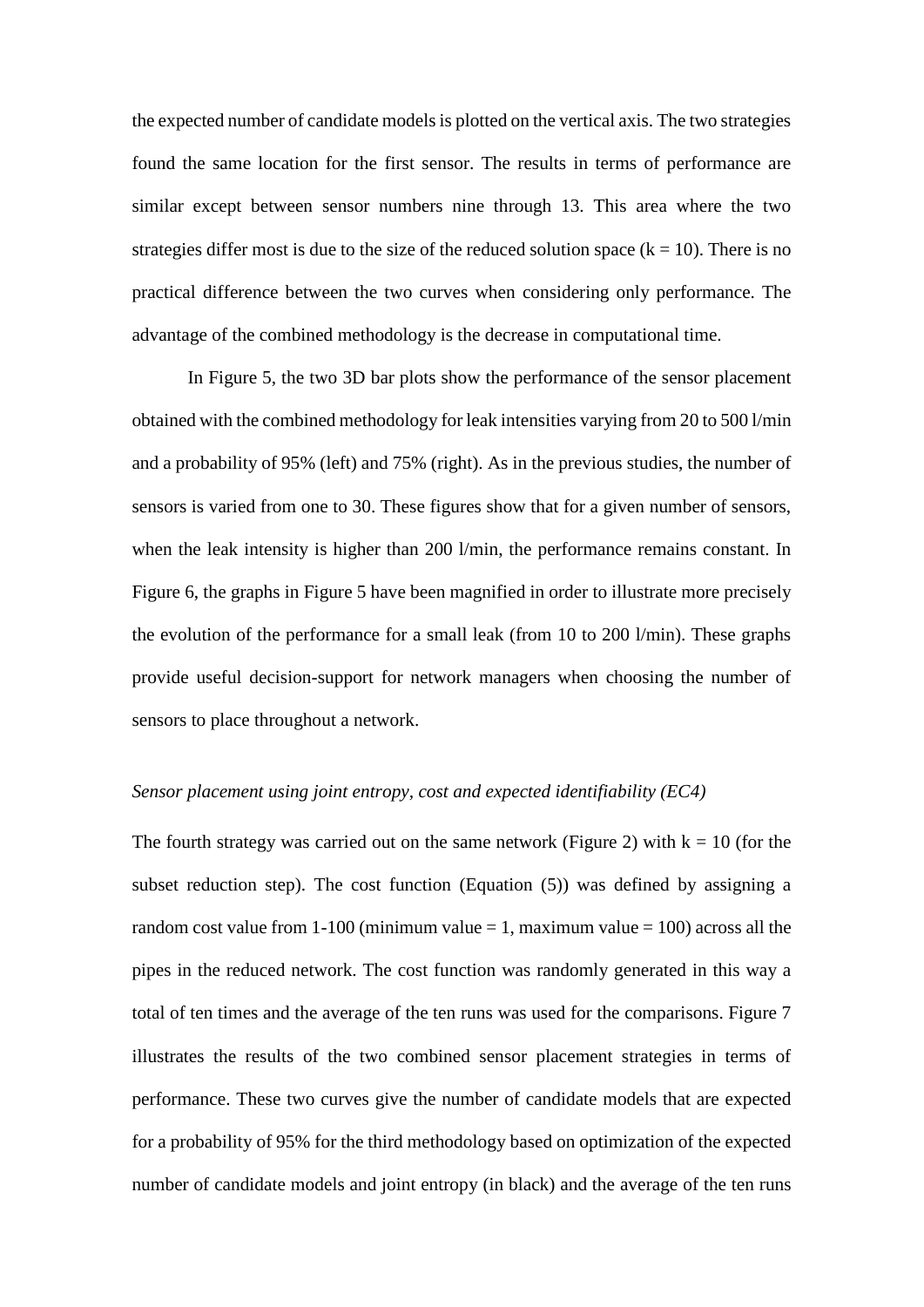for the fourth methodology (in grey). The standard deviations for the fourth strategy are marked on the plot as well. Due to the nature of the computation, the scatter gradually decreases as the number of sensor locations increases. The number of measurements is plotted on the horizontal axis (ranging from one to 30), and the expected number of candidate models is plotted on the vertical axis. The results in terms of performance are similar except for the first sensor. This shows that the performance is not greatly affected by the additional criteria of cost. These results show that the low-cost sensor configuration performs adequately. The results in terms of computational time are relatively identical to that for the third strategy as the process is the same, only the value used in the argument differs (Equation (5)).

In Figure 8, the simplified version of the water supply network from the City of Lausanne from Figure 2 is shown with a configuration of six sensors determined using the sensor placement methodology which also considers the cost of each location. The optimal sensor locations are represented with boxes. The pump, reservoir and tank locations are all marked on the figure as well as the pipes and nodes (junctions). The performance of the six-sensor configuration shown in Figure 8 is plotted (in grey) in comparison to that for the six-sensor configuration obtained using the third strategy (in black) in Figure 9. The number of candidate models (the number of nodes) is plotted on the horizontal axis, while the cumulative probability is plotted on the vertical axis.

# *Comparison of sensor placement strategies*

A summary of the advantages and disadvantages of the four strategies is shown in Table 2. In the first row of Table 2, the computational time is shown for each strategy for the 30-sensor configuration. Since the Pareto front between computational load and the other two criteria is so steep, the tradeoff position is very clear. There is very little increase in cost or performance for a significant reduction in computational time. For this reason, as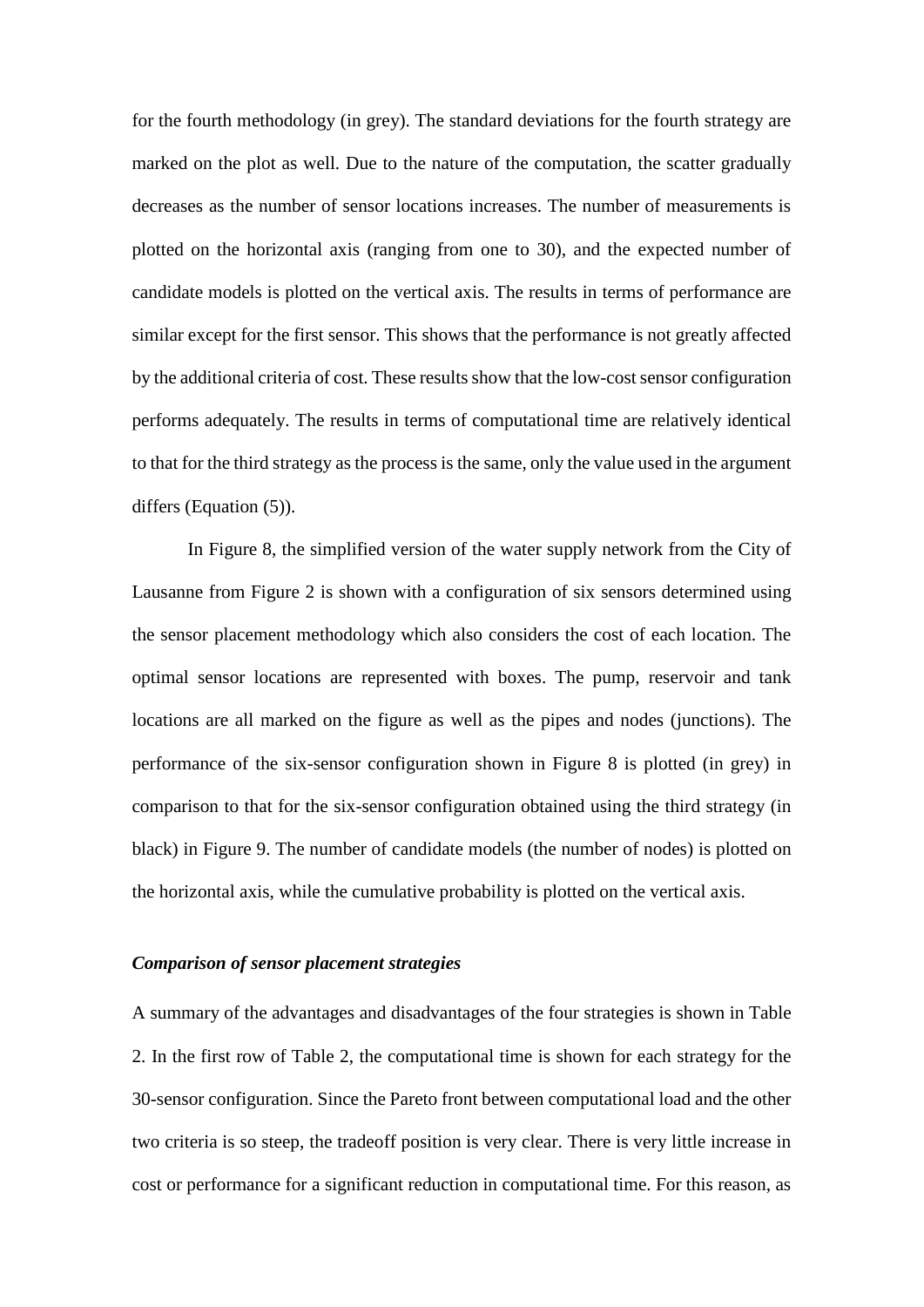long as the computational load is below a certain limit (e.g., one hour), it is evident that there is no longer a distinct tradeoff. Hence, we can rule out EC1 since EC2 through EC4 have computational loads that are within 2-3% of the time required for EC1 (the first column can be disregarded for the rest of the table).

By ruling out EC1, the problem becomes two-dimensional in terms of cost and diagnostic performance. The diagnostic performance is evaluated as the number of candidate models that are expected using a given sensor configuration. This value is obtained by testing the sensor configuration through error-domain model falsification with a high number of simulated measurements (more details can be found in Section 2.1.1). The best sensor configuration in terms of performance is the configuration with the smallest number of expected candidate models. In the last rows of Table 2, the cost and performance associated with strategies EC2-EC4 are shown for a 30-sensor configuration and a six-sensor configuration. Again, there is very little loss in performance (percentage of expected candidate models) when decreasing the cost (the Pareto front between the cost and performance is very steep). Therefore, we can effectively choose to minimize the cost, choosing strategy EC4 as the best solution. This hierarchical procedure is effective here since the three criteria are not highly competitive. EC4 is thus, a solution that satisfies all criteria, making it the best sensor placement strategy when considering cost, performance and computational load.

# *Evaluation of existing sensor configurations*

The second study investigates the performance of an existing sensor configuration. A configuration of six sensors was chosen for the water supply network of the City of Lausanne to represent an existing configuration. This configuration and the optimal six-sensor configuration determined using EC3 are shown on Figure 10. The optimal sensor locations are represented with boxes, and the existing sensor locations are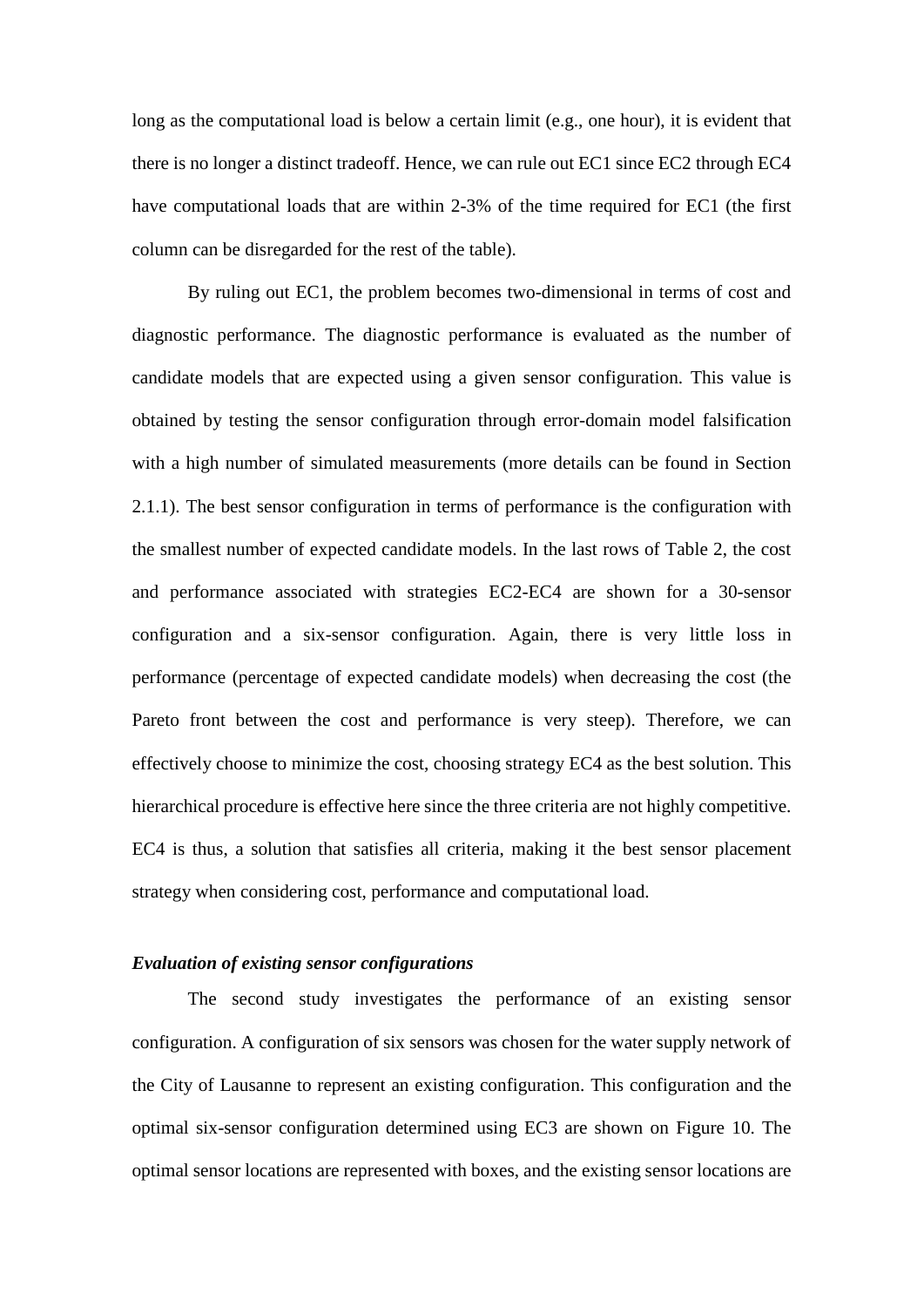shown using four-pointed stars. The pump, reservoir and tank locations are all marked on the figure as well as the pipes and nodes (junctions).In order to test the performance of the initial configuration, the sensor placement strategy was used. The six monitored locations are considered to be potential sensor locations. The sensor placement methodology (EC1) is applied to this set of six locations. This provides a classification of the importance of each sensor in the initial network in addition to a way of comparing the performance of the two configurations.

In Figure 11, the performance of the existing sensor configuration on the City of Lausanne network is shown using the sensor placement algorithm. The expected number of candidate models (the number of identified nodes) is plotted on the horizontal axis, while the cumulative probability is plotted on the vertical axis. The performance of the existing configuration (in grey) is compared with that of the optimal configuration (in black) found using EC3. The plot shows the distinction between the two configurations and can be used to aide decision makers as to whether or not to take action (move sensors). For example, if the desired level of probability 50%, moving the sensors will not add much to the performance. However, for a probability of 80-95%, it appears more beneficial to consider changing the sensor configuration.

Figure 12 displays the results of the sensor configurations in terms of number of expected candidate models (performance) when it is evaluated using the expected identifiability. These two curves give the number of candidate models that are expected for a probability of 95% for the optimal sensor configuration (EC3, in black) and the existing configuration (in grey). The number of measurements is plotted on the horizontal axis (ranging from one to six), and the expected number of candidate models is plotted on the vertical axis.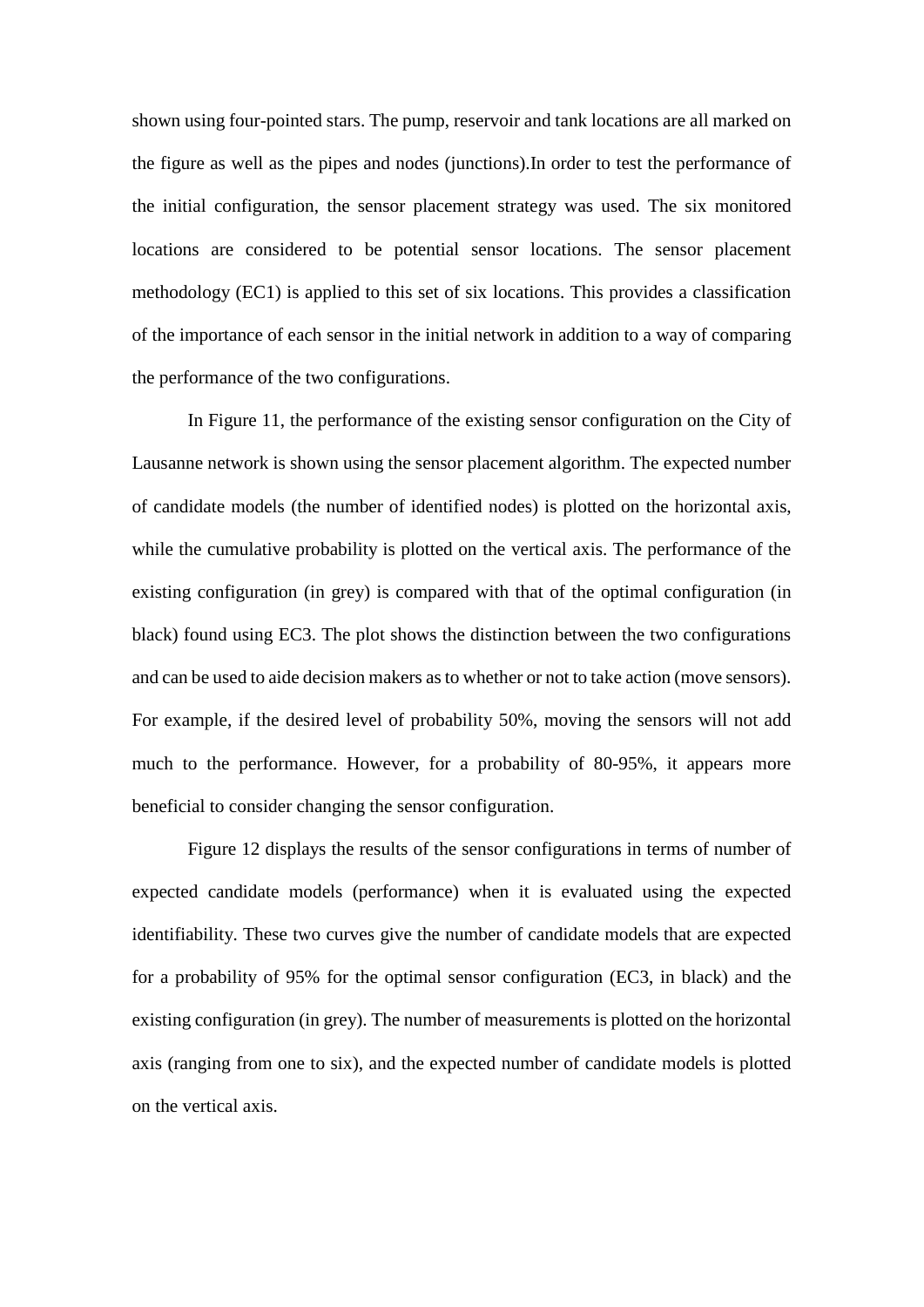Evaluating an existing sensor configuration using a greedy sensor placement methodology gives a classification of the importance of each sensor. Such a tool is helpful when deciding which sensors could be moved in order to improve an existing configuration. In this example, the graph shows that sensors one and two could be moved in order to increase diagnostic performance. By moving the first and second sensors in the existing configuration to the optimal locations, the gain in performance is significant (as shown in plot in Figure 12).

#### **Limitations and future work**

The greedy algorithm used in the four sensor placement strategies does not necessarily lead to a global optimum. Additionally, the success of sensor placement depends on the model, the model parameters and the estimation of the uncertainties. Thus, if the model is weak, the sensor placement configuration may be sub-optimal. Finally, for the network from the city of Lausanne, the trade-off position between the three criteria (cost, performance and computational load) was very clear. This may not be the case with other networks since the topological configuration of the network influences the importance of the criteria.

The cost function used in this study is a randomly distributed function across each pipe in the network. Additional work should be carried out on similar networks with more realistic cost functions, ranking locations with difficult access or in heavily populated areas higher in terms of cost. In addition, regarding sensor configuration strategies EC3 and EC4, the value of k that is used to reduce the set of potential sensor locations to a smaller subset was chosen to be 10 in this case. Further work will involve varying this value and an analysis will focus on the impact that it has on overall performance.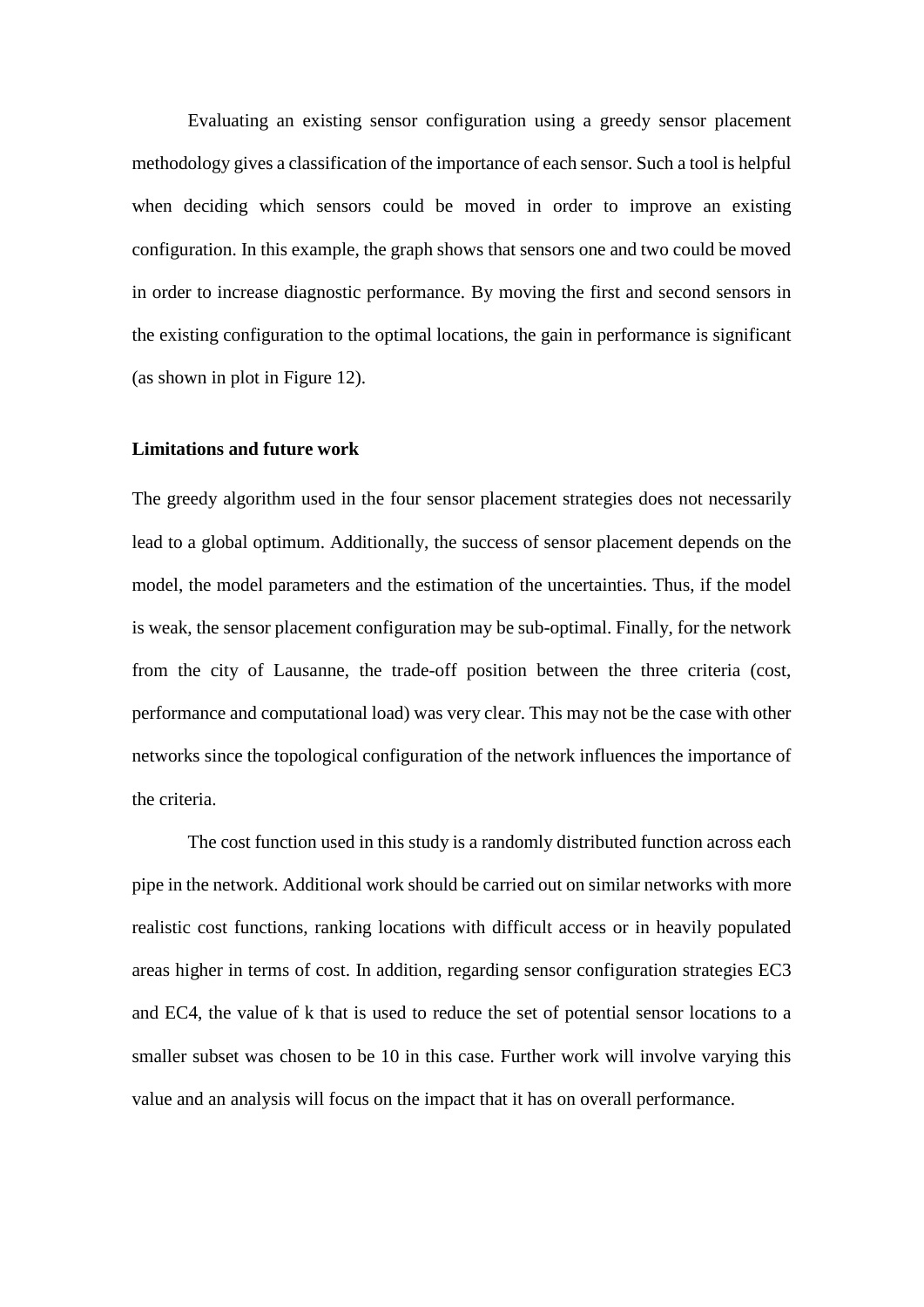#### **Summary and conclusions**

In order to rapidly evaluate the performance and respond to damage in water-supply networks, a cost efficient, fast and high-performing sensor configuration must first be established. This paper presented four strategies for sensor placement in water supply networks and a comparison of these strategies according to these three criteria. The analysis of the results leads to the following observations and conclusions. All four sensor placement strategies presented in this paper are suitable for sensor placement in water distribution networks. Their performance depends on the evaluation criteria that are employed.

The methodology that is based on the criterion where the expected number of candidate models is minimized at 95% probability, provides sensor configurations that result in the fewest number of candidate leak scenarios. However, computation cost is high. The second methodology uses the criterion where joint entropy is maximized. While this is faster than the first strategy, the configurations result in more candidate leak scenarios than the first strategy. The third strategy involves combining these evaluation criteria, and provides a sensor placement methodology which mixes the advantages of the first two strategies. Nevertheless, there are tradeoffs involving search space reduction, computation load and candidate leak scenario size. The fourth strategy takes into consideration non-constant nodal costs for the pipes in the network. Considering the benefit-to-cost ratio leads to a sensor configuration that is similar to that where the performance is the sole optimization objective.

The sensor placement strategies created and presented in this paper are useful for identifying optimized sensor configurations for new sensor locations as well as for evaluating the performance of existing sensor configurations. Using a hierarchical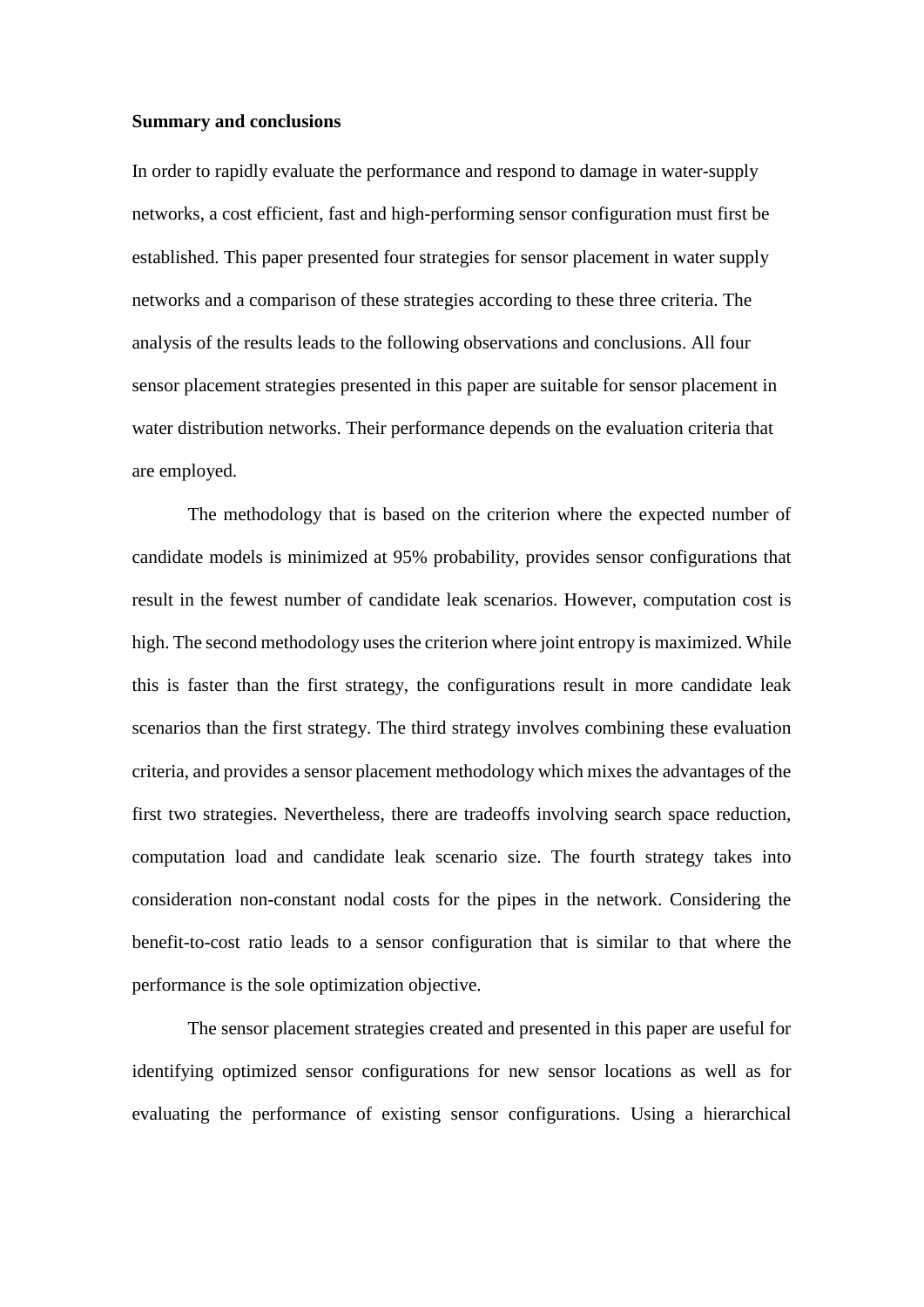MCDM technique, sensor placement strategy EC4 satisfies all three criteria well, making it the best strategy.

# **Acknowledgments**

This research is part of the Water Resources Innovation Program of EPFL Middle East and is funded by EPFL Middle East. The authors acknowledge the support from Eau Service, the water provider of the city of Lausanne.

# **References**

- Adam, B. & Smith, I.F.C. (2007). Tensegrity Active Control: Multi-objective Approach*. Journal of Computing in Civil Engineering*, *21*(1), 3-10.
- Behzadian, M., Kazemzadeh, R.B., Akbadvi, A. & Aghdasi, M. (2010). PROMETHEE: A comprehensive literature review on methodologies and applications. *Eur. J. Oper. Res., 2010. 200*(1), 198-215.
- Brans, J.-P. (1982). L'ingénierie de la decision:Elaboration d'instruments d'aide à la decision. La méthode PROMETHEE. *Laide a la decision: Nature, instruments et perspectives davenir,* 183-214.
- Brans, J.-P., Vincke, P. & Mareschal, B. (1986). How to select and how to rank projects: The PROMETHEE method. *European Journal of Operational Research, 24*(2), 228-238.
- Brans, J.-P. & Mareschal B. (2005). PROMETHEE methods. *Multiple criteria decision analysis: state of the art surveys,* 163-186.
- Chang, S.-P., Kim, S., Lee, J. & Bae, I. (2008). Health monitoring system of a selfanchored suspension bridge (planning, design and installation/operation). *Journal of Structure and Infrastructure Engineering: Maintenance, Management, Life-Cycle Design and Performance, 4*(3), 193-205.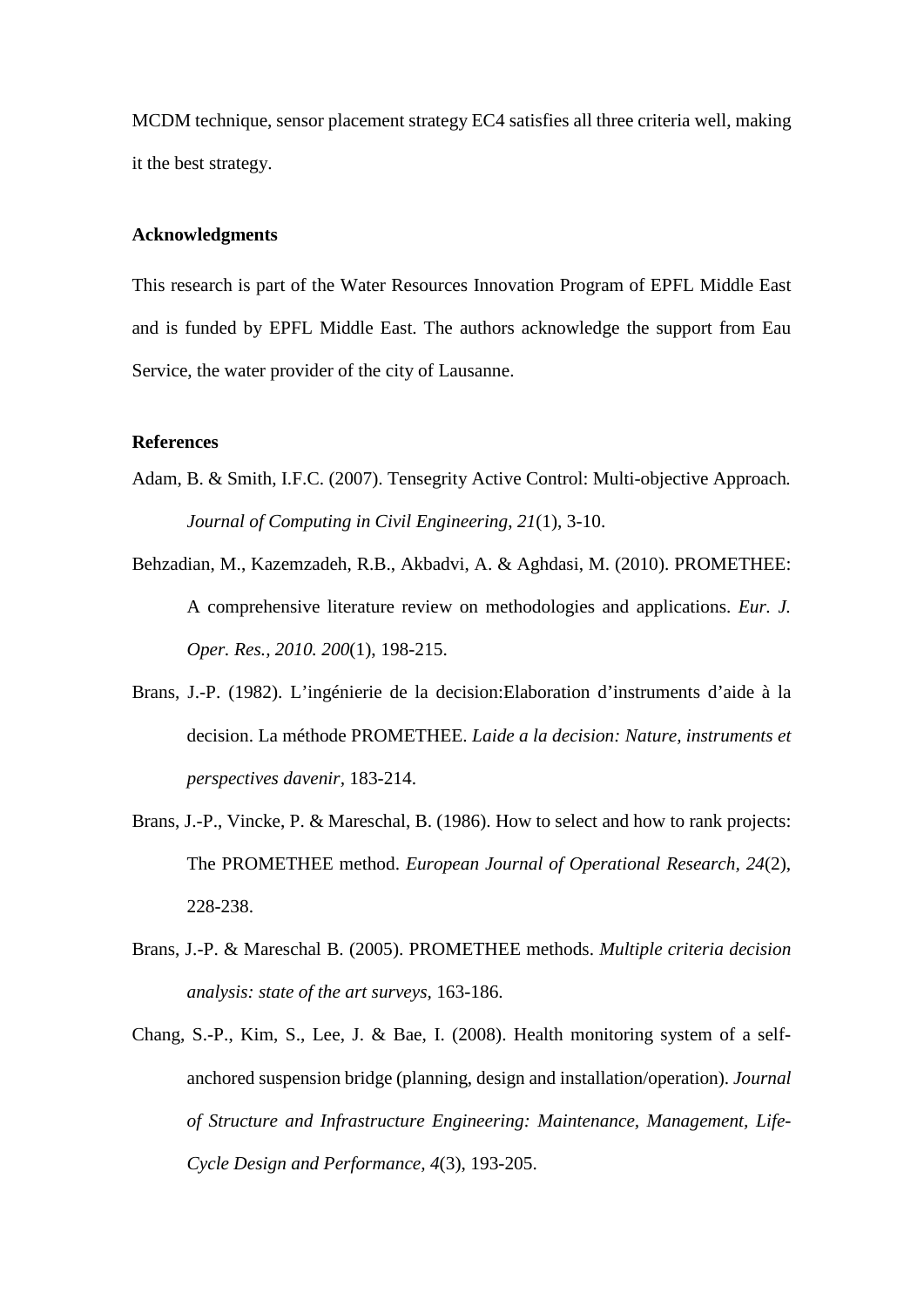Cressie, N. (2015). Statistics for spatial data. *Terra Nova, 4*(5), 613-617.

- Dorvash, S., Pakzad, S., Naito, C. & Hodgson, I. (2014). Application of state-of-the-art in measurement and data analysis techniques for vibration evaluation of a tall building. *Journal of Structure and Infrastructure Engineering: Maintenance, Management, Life-Cycle Design and Performance, 10*(5), 654-669.
- Farley, B., Mounce, S. & Boxall, J. (2010). Field testing of an optimal sensor placement methodology for event detection in an urban water distribution network. *Urban Water Journal, 7*(6),345-356.
- Goulet, J. & Smith, I.F.C. (2012). Performance-Driven Measurement System Design for Structural Identification. *Journal of Computing in Civil Engineering, 27*(4), 427- 436.
- Grierson, D.E. (2008). Pareto multi-criteria decision making. *Advanced Engineering Informatics, 22*(3), 371-384.
- Guestrin, C., Krause, A. & Singh, A.P. (2005). *Near-optimal sensor placements in gaussian processes*. Presented in the 22nd international conference on Machine learning, Bonn, Germany.
- Hutton, C.J., Vamvakeridou-Lyroudia, L.S., Kapelan Z. & Savic, D.A. (2004). Uncertainty Quantification and Reduction in Urban Water Systems (UWS) Modelling: Evaluation. *Environment, 33*(2), 1-15.
- Kang, D., Prasha M. & Lansey, K. (2009). Approximate methods for uncertainty analysis of water distribution systems. *Urban Water Journal, 6*(3), 233-249.
- Kripakaran, P. & Smith, I.F.C. (2009). Configuring and enhancing measurement systems for damage identification. *Advanced Engineering Informatics, 23*(4), 424-432.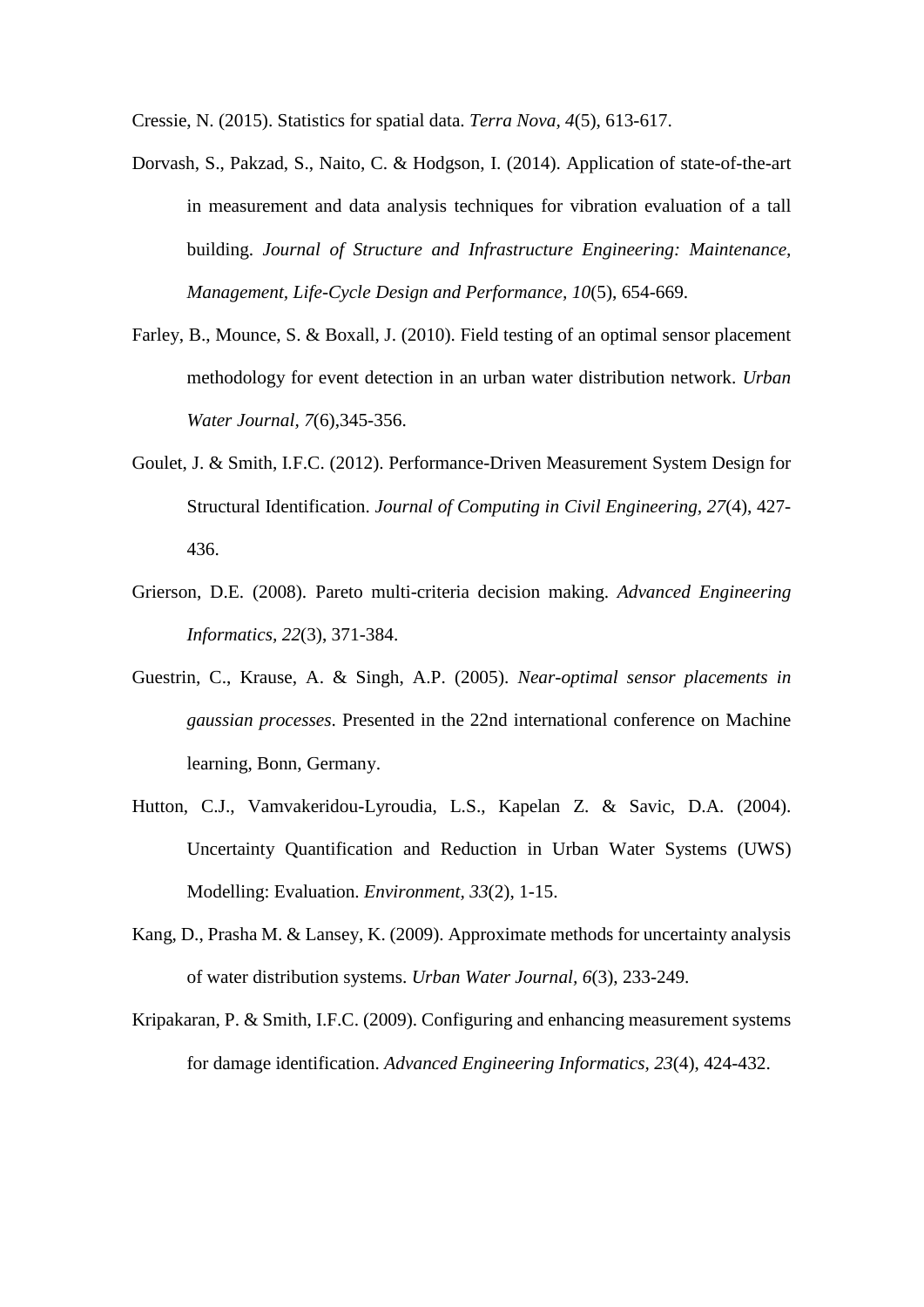- Laory, I., Ali Hadj, N., Trinh, T. & Smith, I.F.C. (2012). Measurement System Configuration for Damage Identification of Continuously Monitored Structures. *Journal of Bridge Engineering, 17,* 857-866.
- Leskovec, J., Krause, A. Guestrin, C., Faloutsos, C., VanBriesen, J. & Glance, N. (2007). Cost-effective outbreak detection in networks. *Proceedings of International conference on knowledge discovery and data mining*, 420-429.
- Moser, G., Paal, S. G., & Smith, I. F. C. (2015). Performance comparison of reduced models for leak detection in water distribution networks. *Advanced Engineering Informatics, 29*(3), 714-726.
- Papadopoulou, M., Raphael, B., Smith, I.F.C. & Sekhar, C. (2016). Evaluating predictive performance of sensor configurations in wind studies around buildings*. Advanced Engineering Informatics, 30*(2), 127-142.
- Papadopoulou, M., Raphael, B., Smith, I.F.C. & Sekhar, C. (2014). Hierarchical Sensor Placement Using Joint Entropy and the Effect of Modeling Error. *Entropy, 16*(9), 5078-5101.
- Preis, A., Whittle, A. & Ostfeld, A. (2009). *Multi-objective Sensor Network Placement Model for Integrated Monitoring of Hydraulic and Water Quality Parameters*. Paper presented at the meeting of World City Water Forum, Incheon, Korea.
- Prodon, A., DeNegre, S. & Liebling, T.M. (2010). Locating leak detecting sensors in a water distribution network by solving prize-collecting Steiner arborescence problems. *Mathematical Programming, 124*(1), 119-141.
- Raphael, B. & Jadhav, K.S. (2015). Sensor placement for structural monitoring of transmission line towers. *Frontiers in Built Environment, 1*(24). doi: 10.3389/fbuil.2015.00024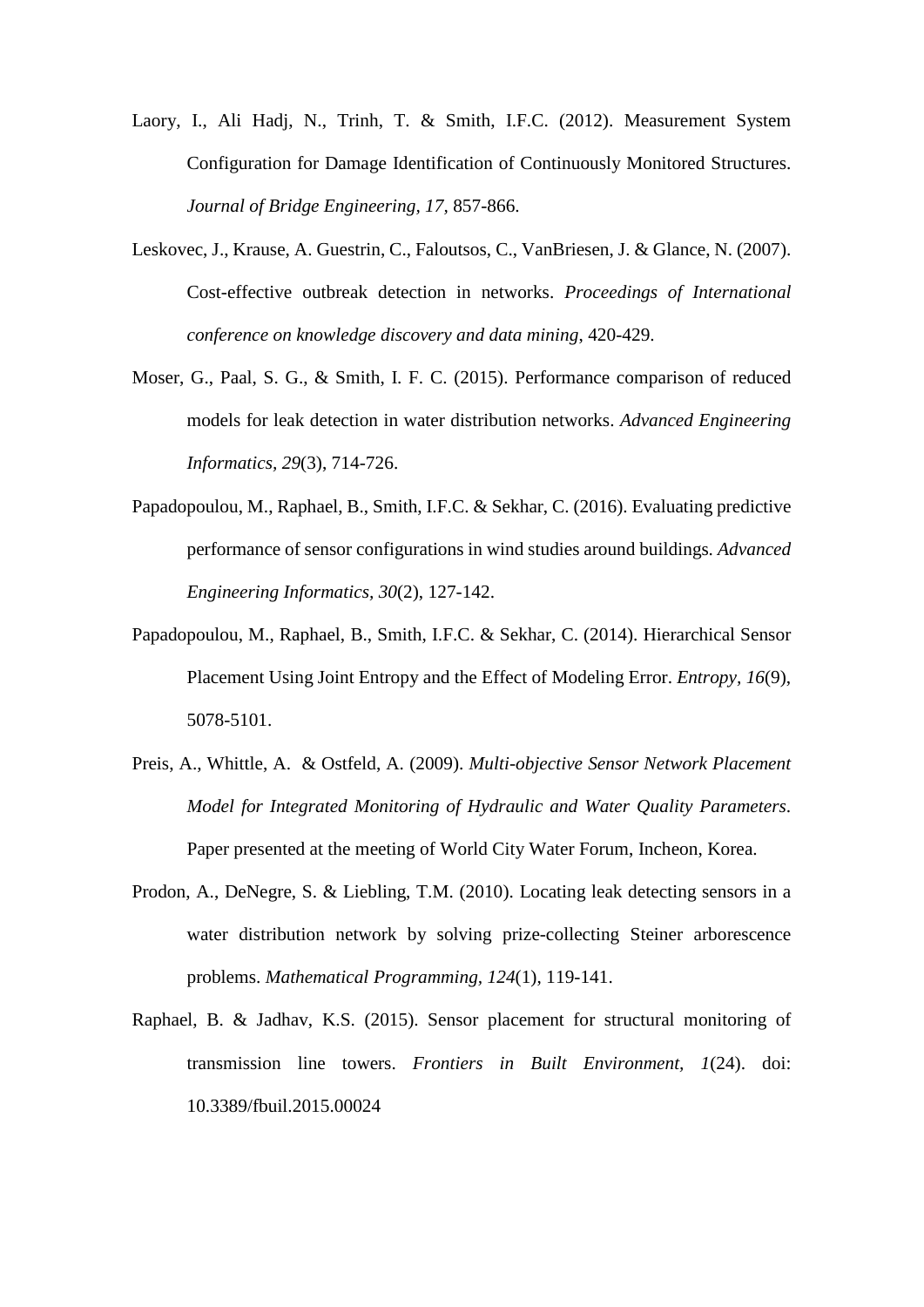- Robert-Nicoud, Y., Raphael, B. & Smith, I.F.C. (2005). Configuration of measurement systems using Shannon's entropy function. *Computers & Structures, 83*(8), 599- 612.
- Rossman, L.A. (2000). *EPANET 2: users manual*. Cincinati, OH: US Environmental Protection Agency.
- Sensus. (2012). *Water 20/20: Bringing smart water networks into focus*. Technical report.
- Shannon, C.E. & Weaver, W. *The mathematical theory of communication*. 1949: University of Illinois press.
- Tscheikner-Gratl, F., Sitzenfrei, R., Rauch, W. & Kleidorfer, M. (2016). Enhancement of limited water supply network data for deterioration modelling and determination of rehabilitation rate. *Structure and Infrastructure Engineering, 12*(3), 366-380.
- Vitkovsky, J.P., Liggett, J.A. & Lambert, M.F. (2003). Optimal measurement site locations for inverse transient analysis in pipe networks. *Journal of Water Resources Planning and Management, 129*, 480.
- Watkins, K. (2006). *Human Development Report 2006-Beyond scarcity: Power, poverty and the global water crisis.* UNDP Human Development Reports.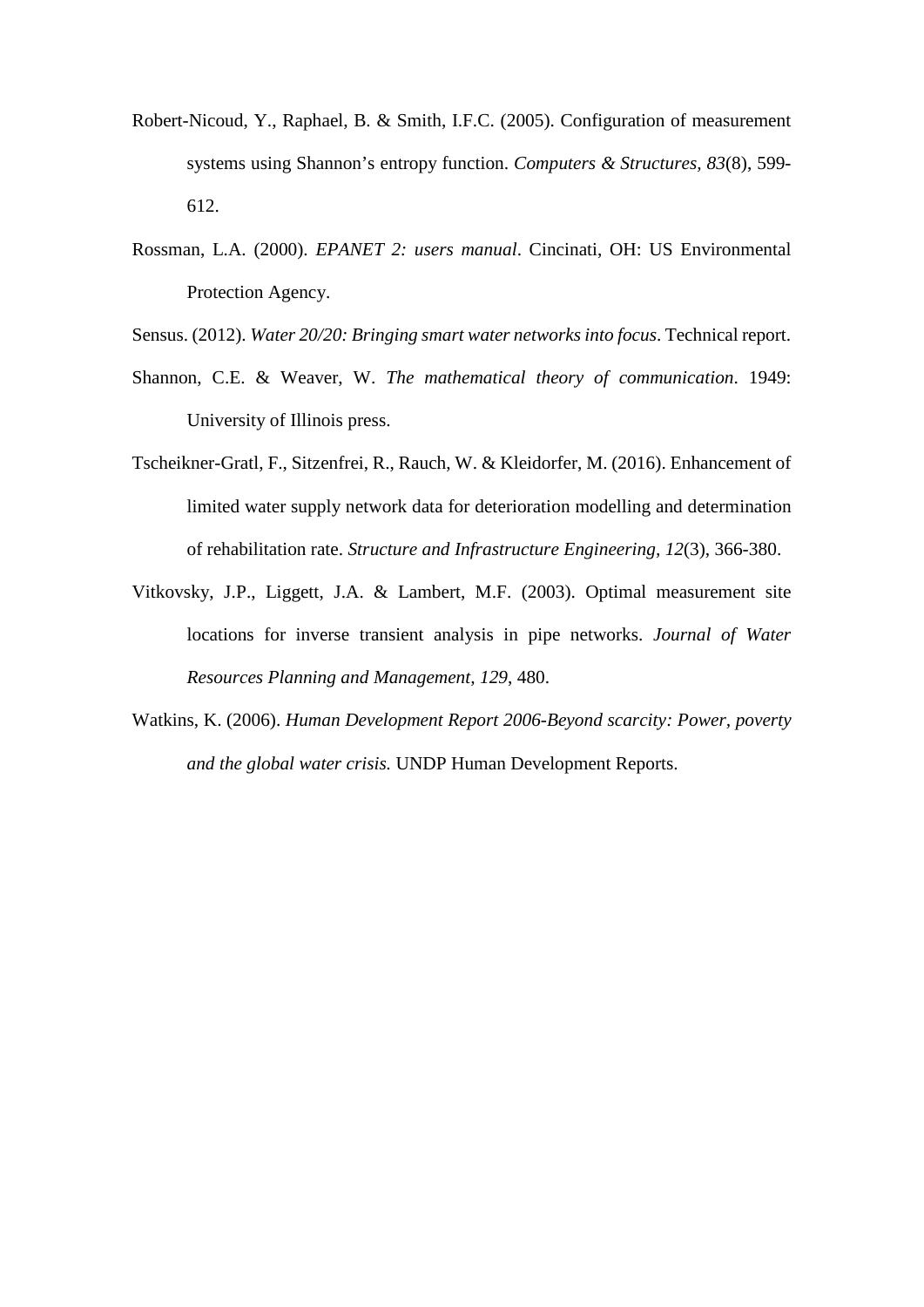| <b>Parameter</b>        | Uncertainty<br>distribution   | <b>Relative importance for</b><br>flow predictions $[\%]$ | <b>Relative importance for</b><br>pressure predictions $[\%]$ |
|-------------------------|-------------------------------|-----------------------------------------------------------|---------------------------------------------------------------|
| Nodal demand<br>[1/min] | $\sim$ Exp( $\frac{1}{3}$ 13) | 99.77                                                     | 97.81                                                         |
| Node elevation [m]      | $\sim N(0,0.015)$             | 5.45E-04                                                  | 9.06E-02                                                      |
| Pipe diameter [mm]      | $\sim N(0, 0.75)$             | 2.25E-01                                                  | 5.14E-01                                                      |
| Pipe length $[m]$       | $\sim U(-0.03,0.07)$          | 3.11E-03                                                  | 3.34E-02                                                      |
| Pipe roughness          | $\sim U(0,0.015)$             | 5.34E-05                                                  | 1.49                                                          |
| Tank level [m]          | $\sim N0(0,0.32)$             | 2.80E-04                                                  | 6.38E-02                                                      |

Table 1. Uncertainties and related to and relative importance of secondary parameters (Exp is exponential distribution form, N is Gaussian and U is uniform)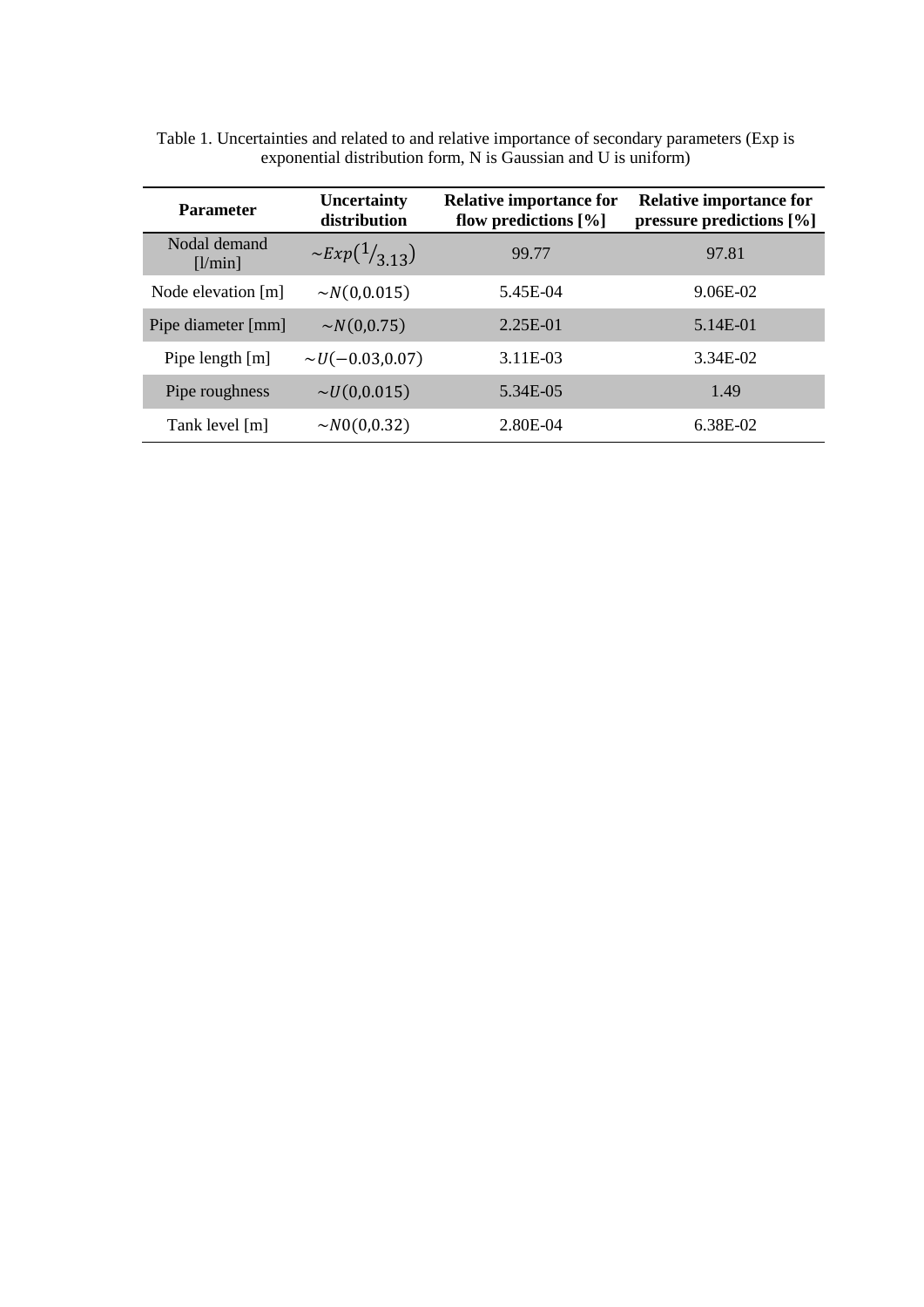Table 2. Comparison of four sensor placement strategies in terms of computational time, cost and expected percentage of CMs for the two sensor configurations. The best result in each row is given in bold.

| <b>Strategy</b>                                                         | <b>EC1: Expected</b><br>identifiability | EC2: Joint<br><b>Entropy</b> | $EC3: EC1+$<br>EC <sub>2</sub> | <b>EC4: EC3</b><br>$+ cost$ |
|-------------------------------------------------------------------------|-----------------------------------------|------------------------------|--------------------------------|-----------------------------|
| Computational<br>Time for 30-sensor<br>configuration                    | 06:48:00                                | 00:13:08                     | 00:19:16                       | 00:18:32                    |
| <b>Cost for 30-sensor</b><br>configuration                              |                                         | 1666                         | 1563                           | 589.5                       |
| <b>Expected</b><br>percentage of CMs<br>for 30-sensor<br>configuration  |                                         | 16.0                         | 14.9                           | 12.9                        |
| <b>Cost for six-sensor</b><br>configuration                             |                                         | 294                          | 316                            | 53.8                        |
| <b>Expected</b><br>percentage of CMs<br>for six-sensor<br>configuration |                                         | 45.7                         | 30.9                           | 37.0                        |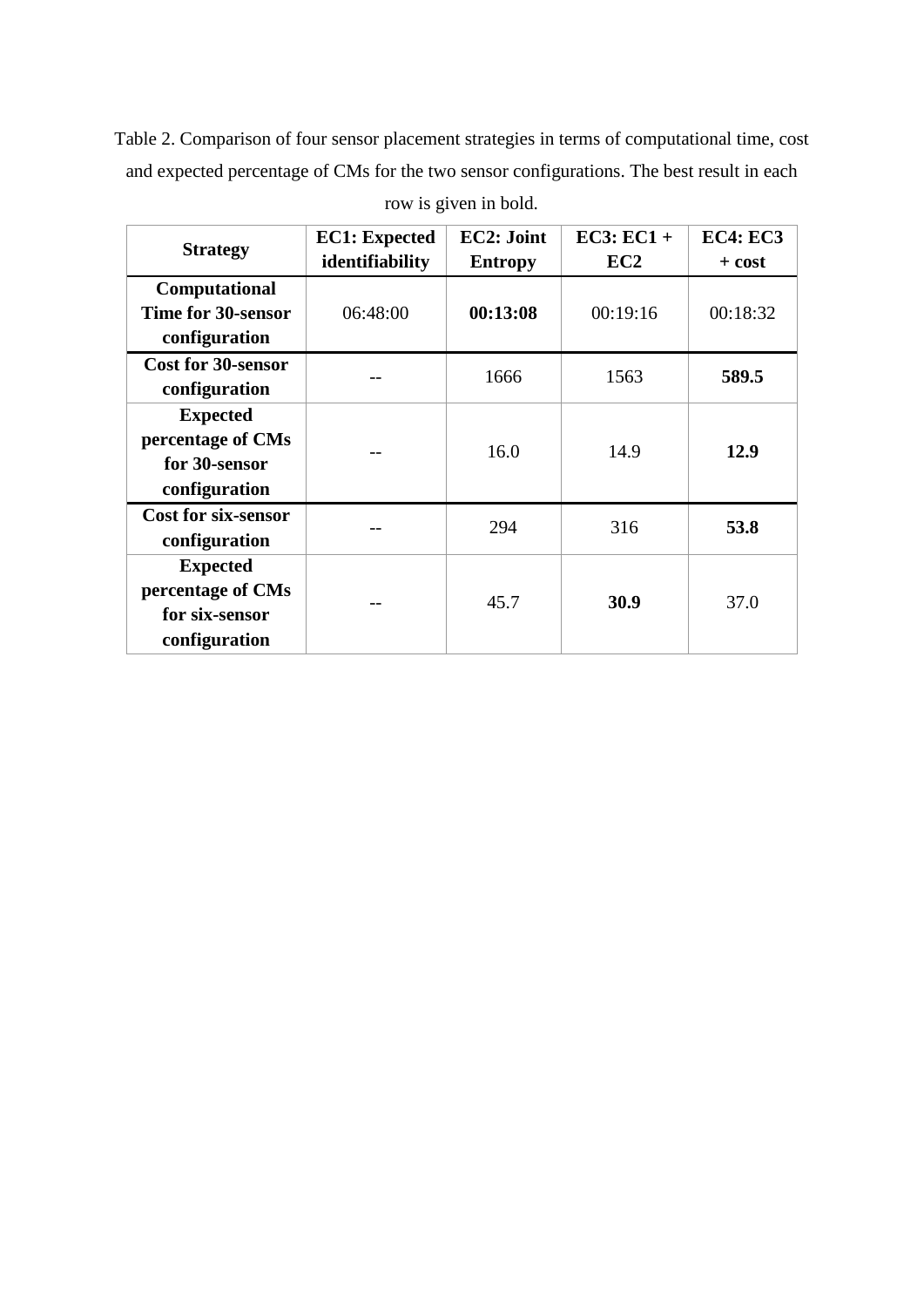

Figure 1. Flowchart for the combined sensor placement strategies (EC3 and EC4).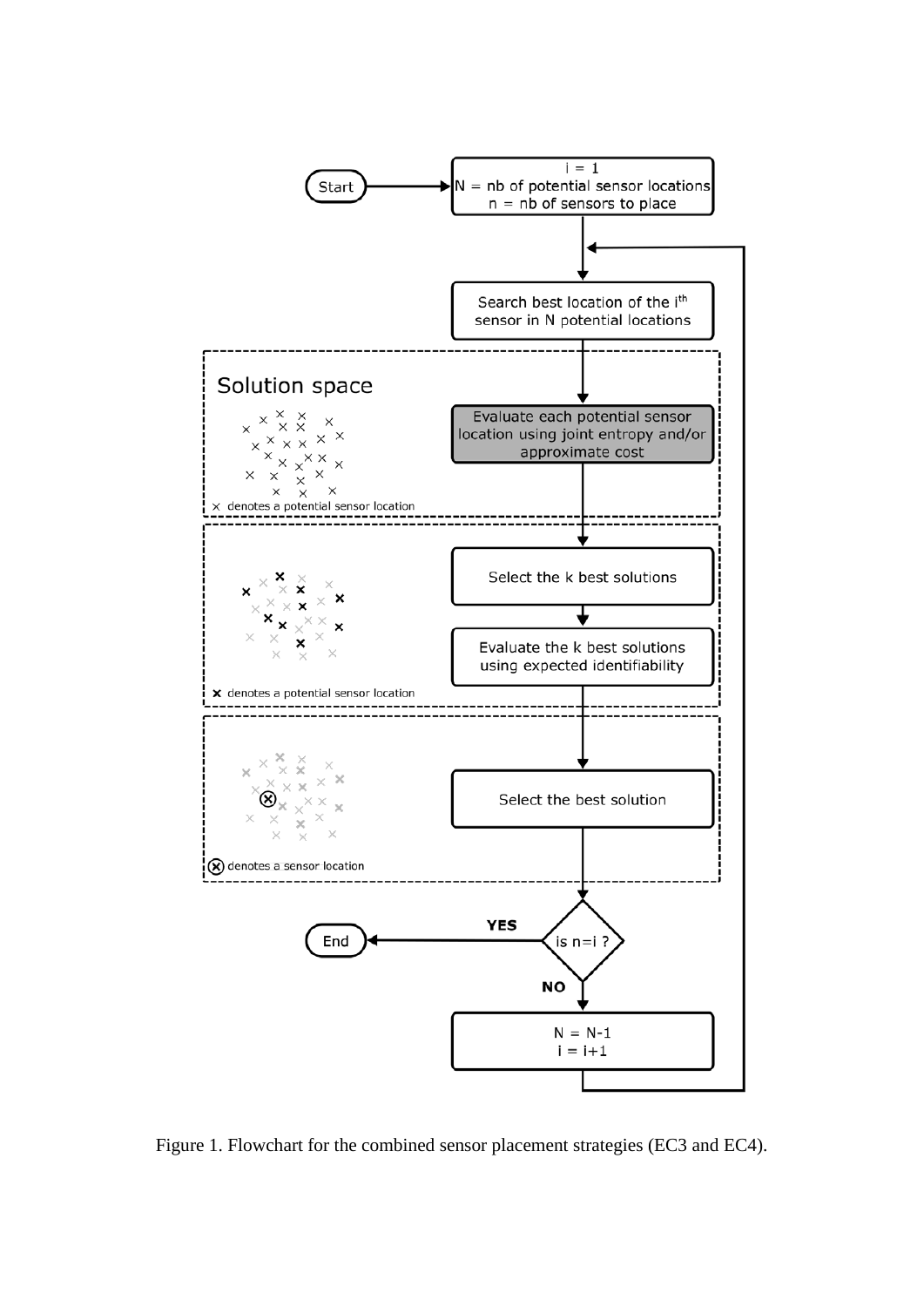

Figure 2. Reduced network used for the sensor placement.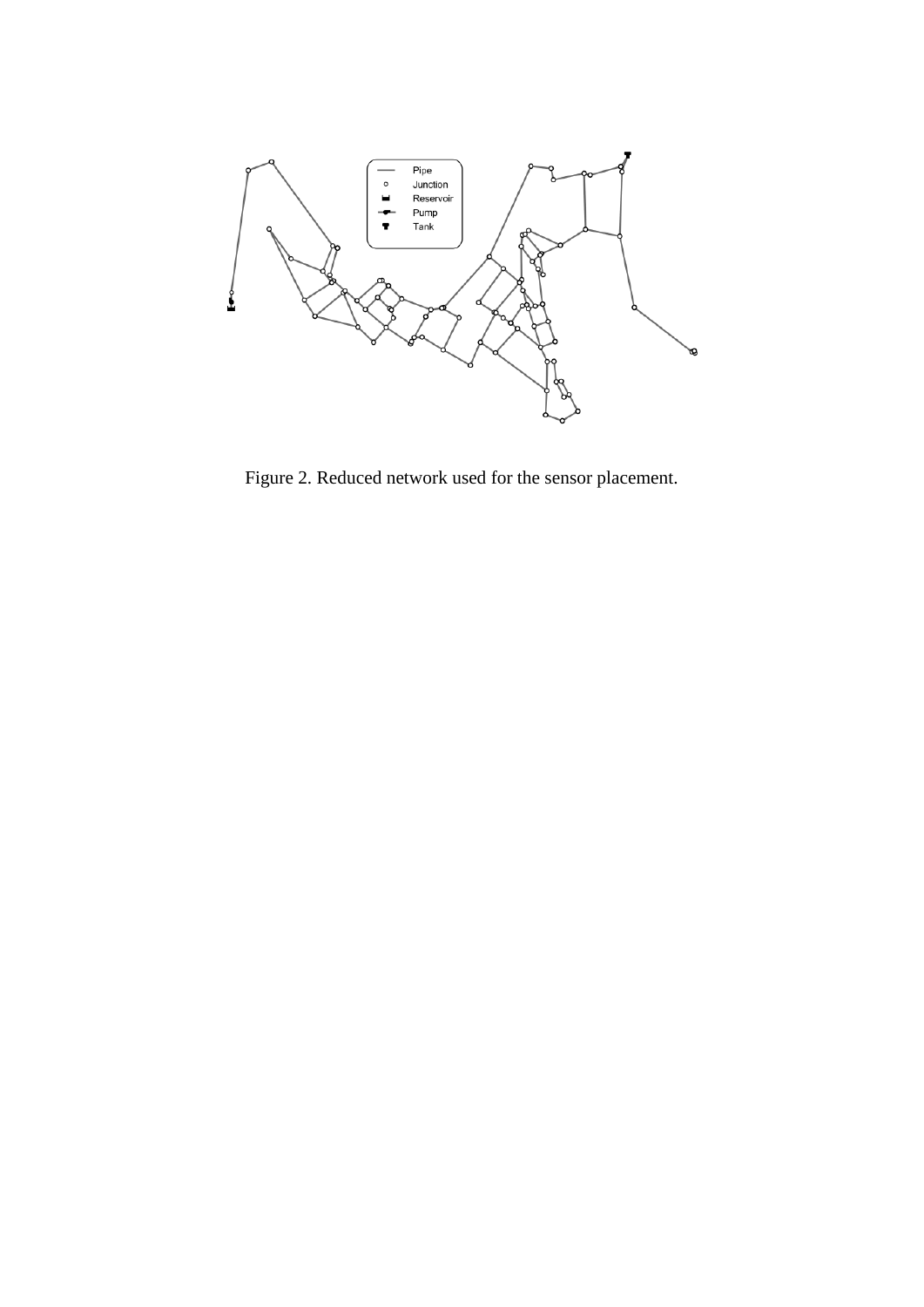

Figure 3. Sensor placement curves for the both sensor placement strategies giving the relation between the expected number of candidate models (with a 95% probability) and the number of measurements used.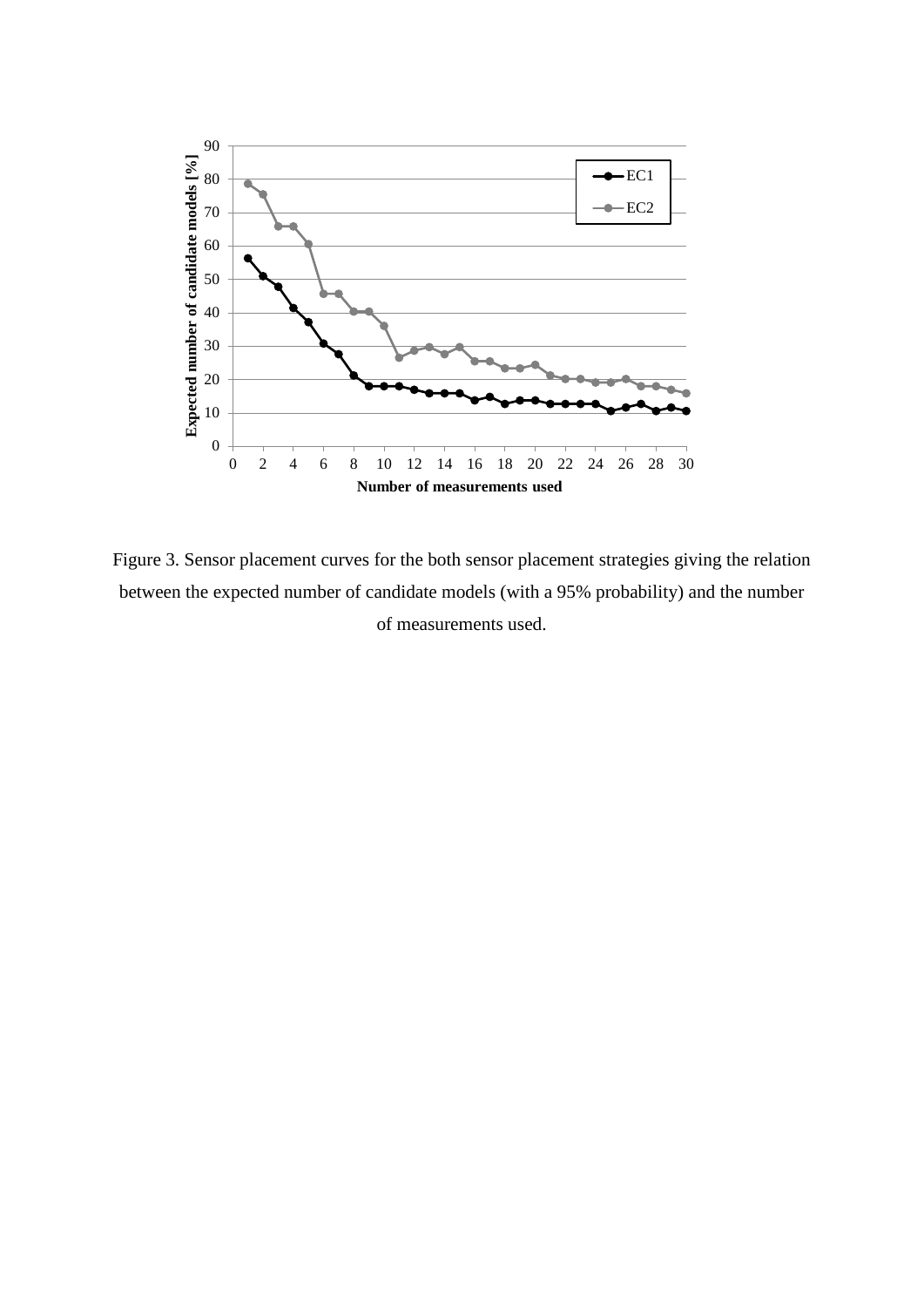

Figure 4. Sensor placement curves for the both sensor placement strategies giving the relation between the expected number of candidate models (with a 95% probability) and the number of measurements used.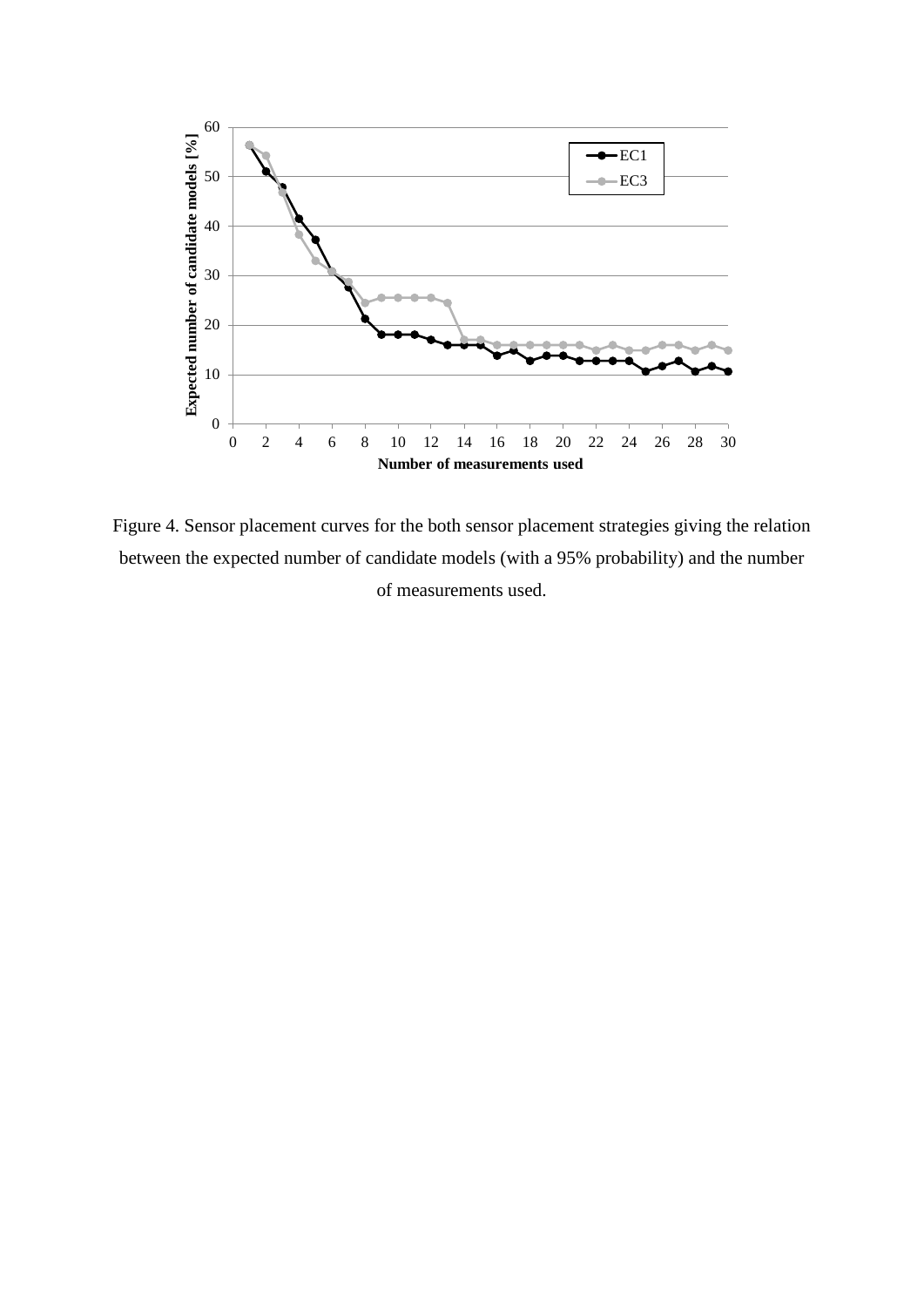

l/min) and the number of measurements (0 to 30) for a 95% probability (left side) and a 75% probability (right side).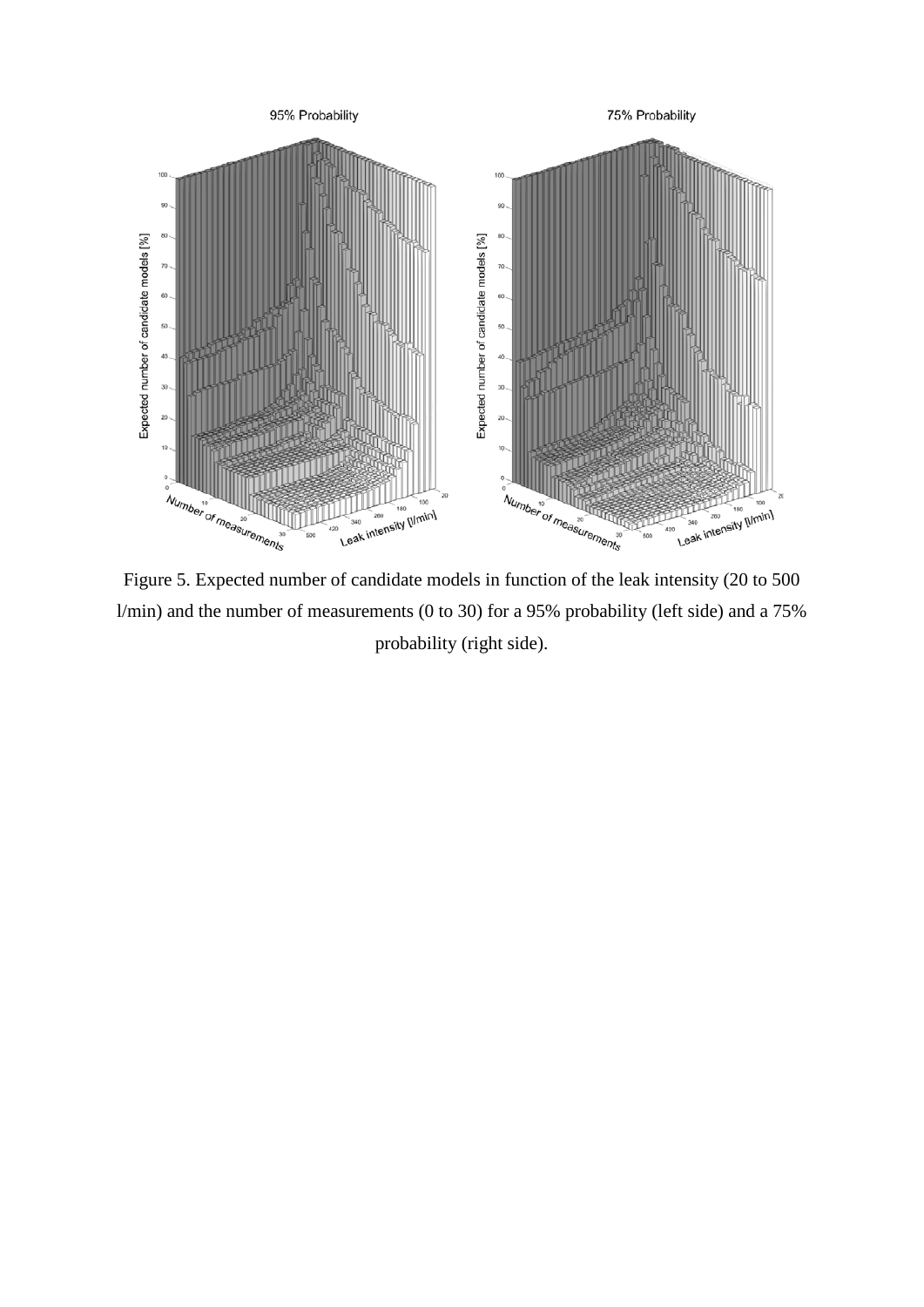

Figure 6. Expected number of candidate models in function of the leak intensity (10 to 200 l/min) and the number of measurements (0 to 30) for a 95% probability (left side) and a 75% probability (right side).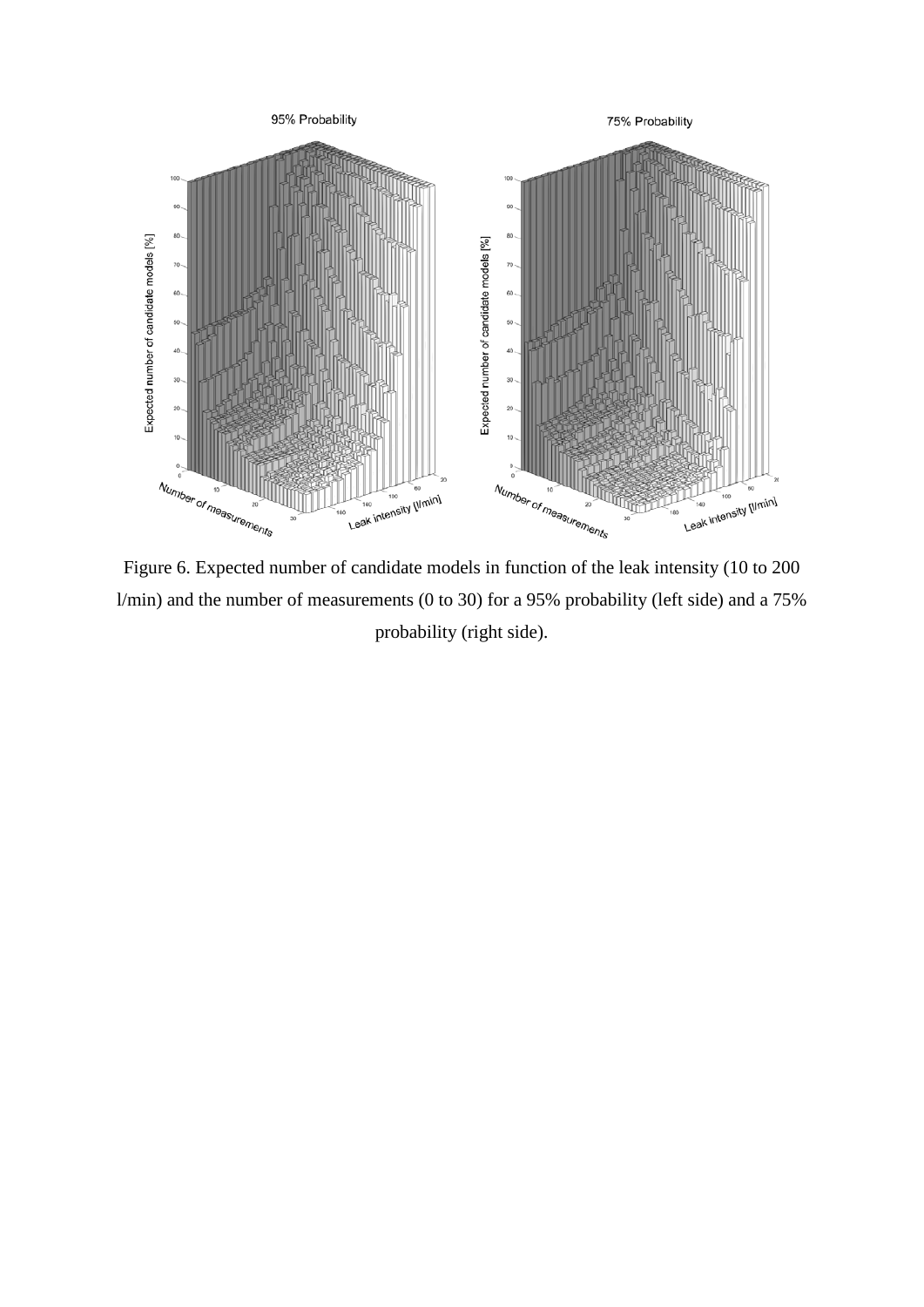

Figure 7. Sensor placement curves for the sensor placement methodology using cost as an additional evaluation criteria giving the relation between the expected number of candidate models (with a 95% probability) and the number of measurements used. For reference, the performance of the cost-based sensor placement methodology is compared with that of the combined (joint entropy and expected identifiability) methodology. The band indicators in grey indicate  $\pm 1$  standard deviation for ten runs of variable sensor cost distributions.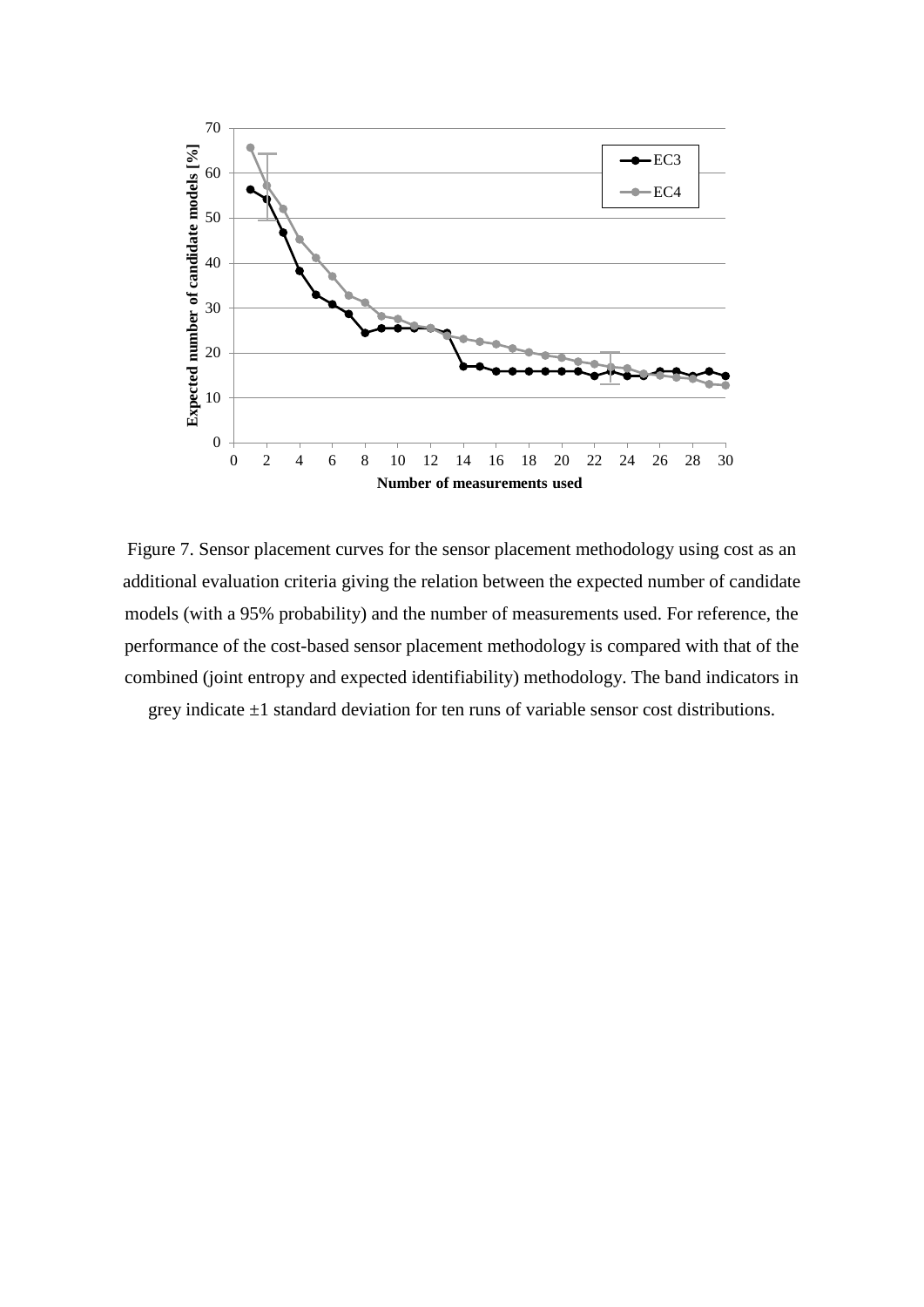

Figure 8. City of Lausanne network showing optimal sensor configuration found using cost as an additional evaluation criteria.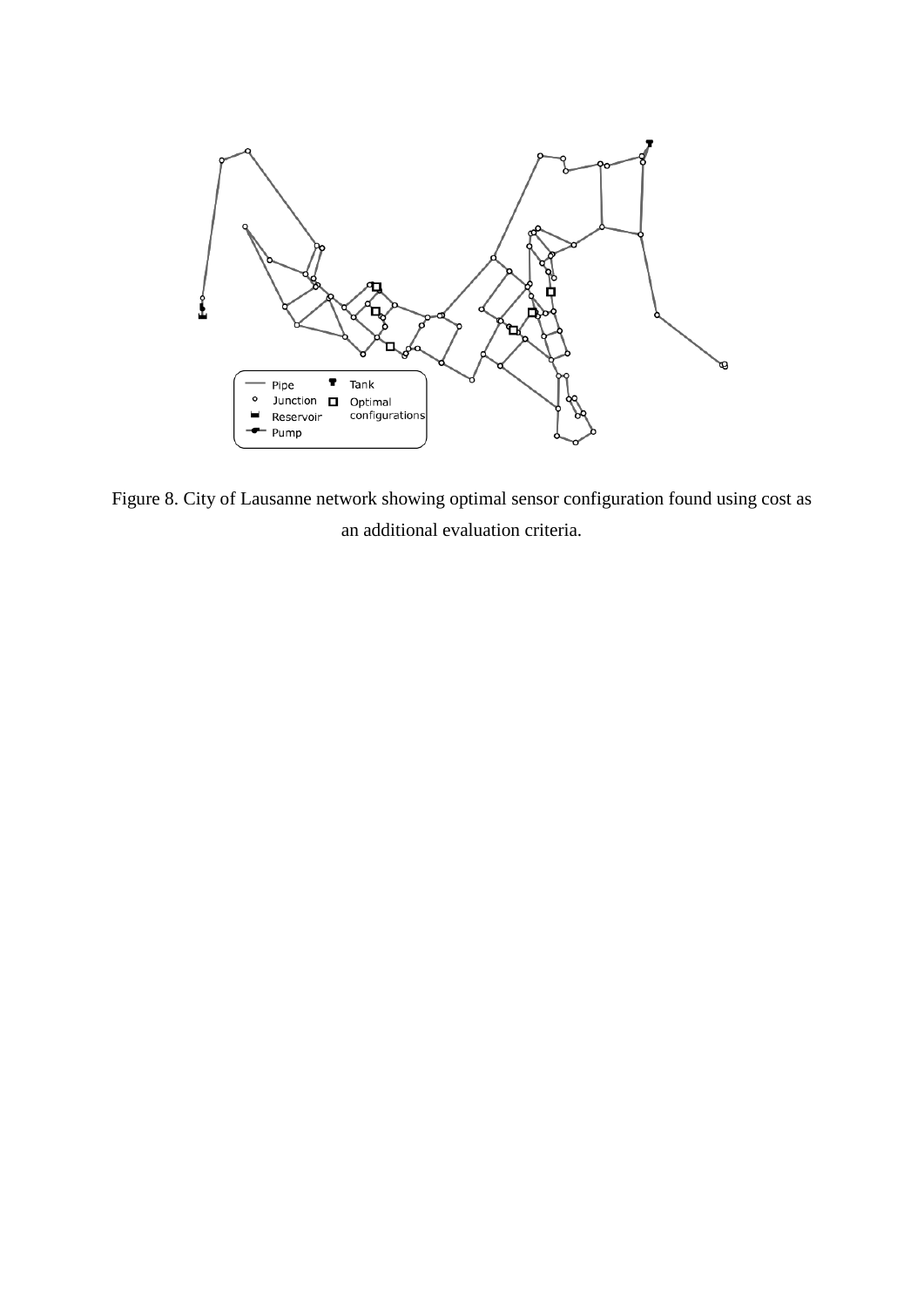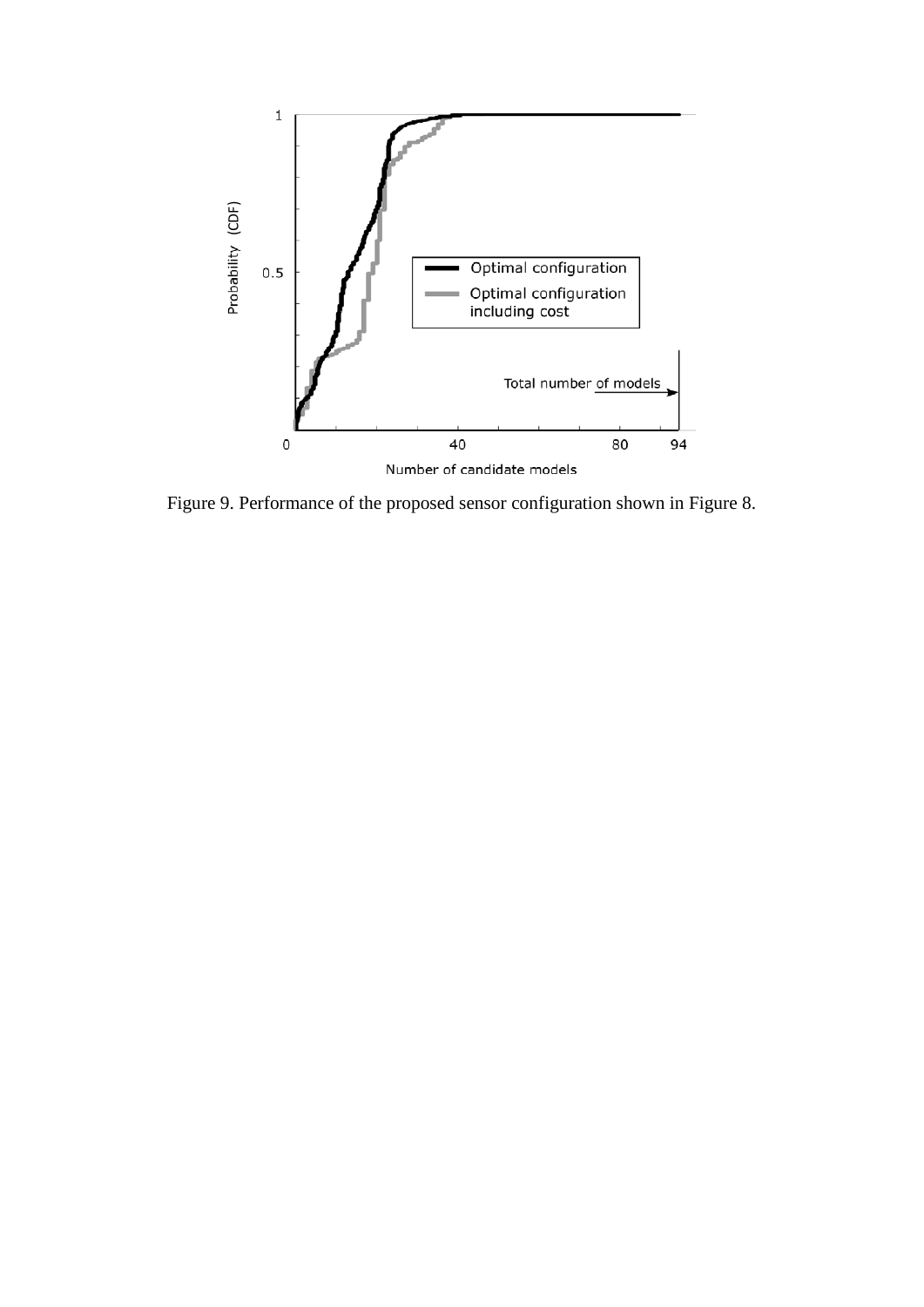

Figure 10. City of Lausanne network showing an optimal sensor configuration (EC3) and an existing sensor configuration.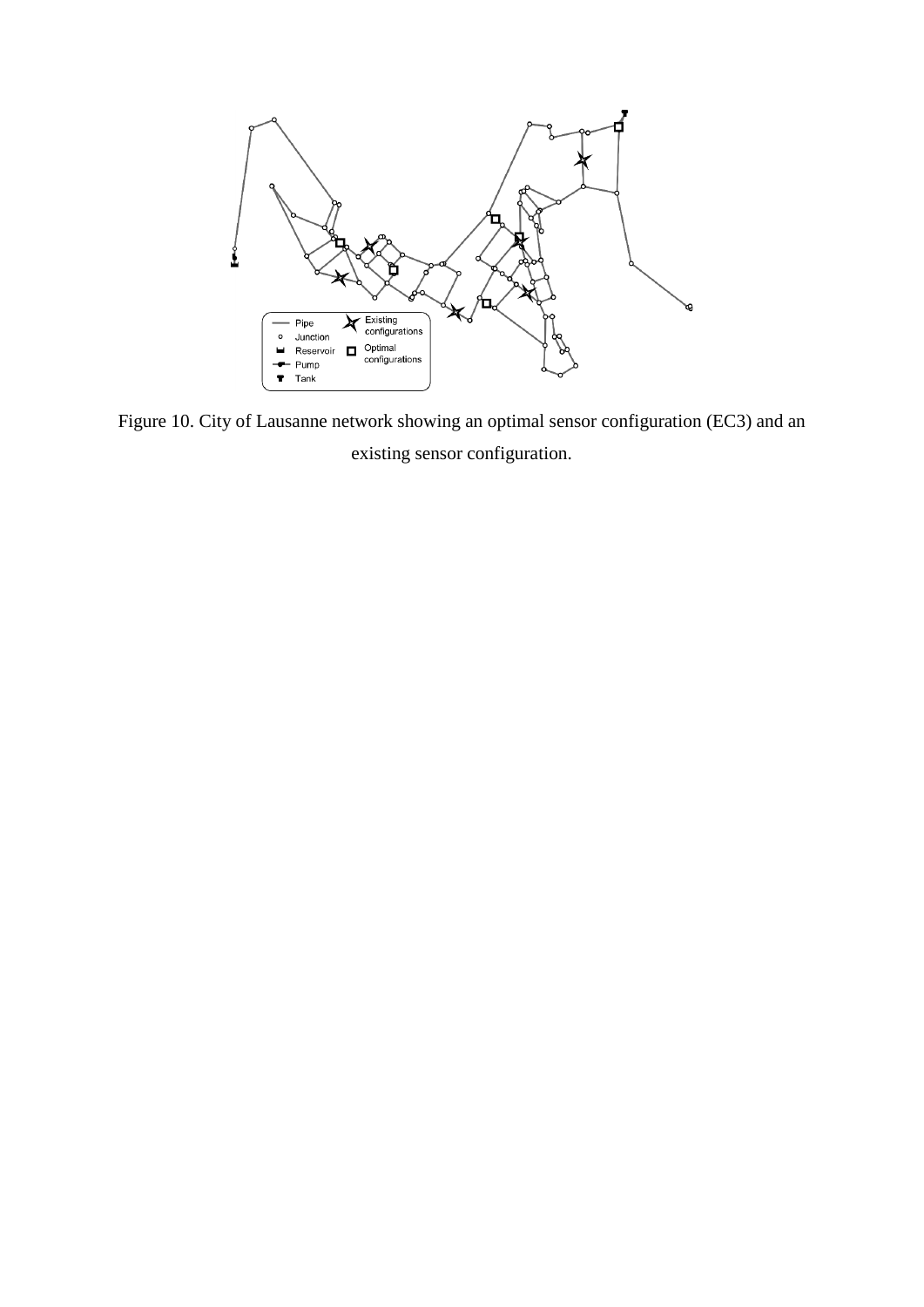

Figure 11. Performance of the existing sensor configuration compared with an optimized sixsensor configuration (EC3) as shown in Figure 10.